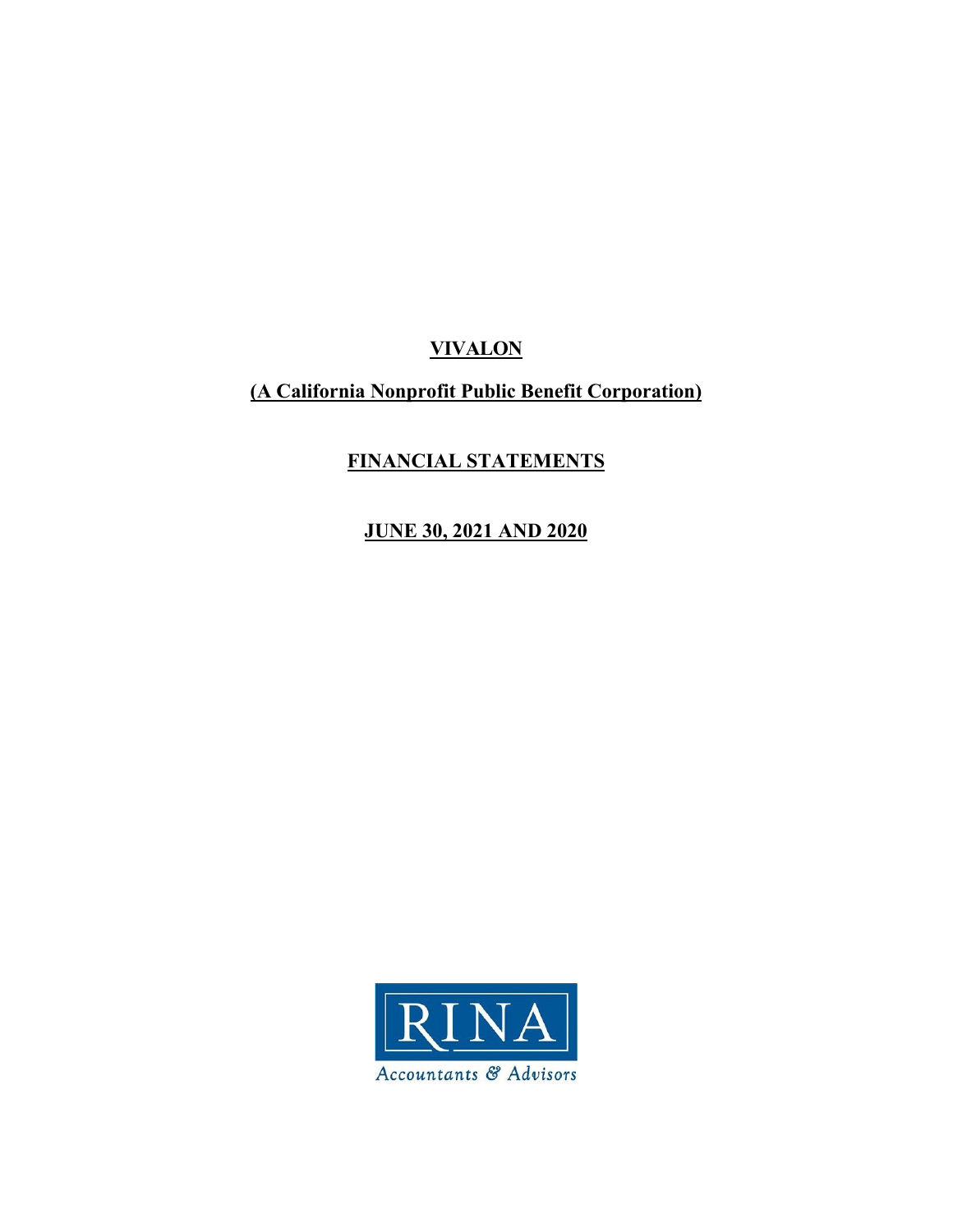## **TABLE OF CONTENTS JUNE 30, 2021 AND 2020**

|                                   | Page(s)   |
|-----------------------------------|-----------|
| Independent auditors' report      | $2 - 3$   |
| Statements of financial position  | 4         |
| Statements of activities          | $5 - 6$   |
| Statements of functional expenses | $7 - 8$   |
| Statements of cash flows          | $9 - 10$  |
| Notes to financial statements     | $11 - 27$ |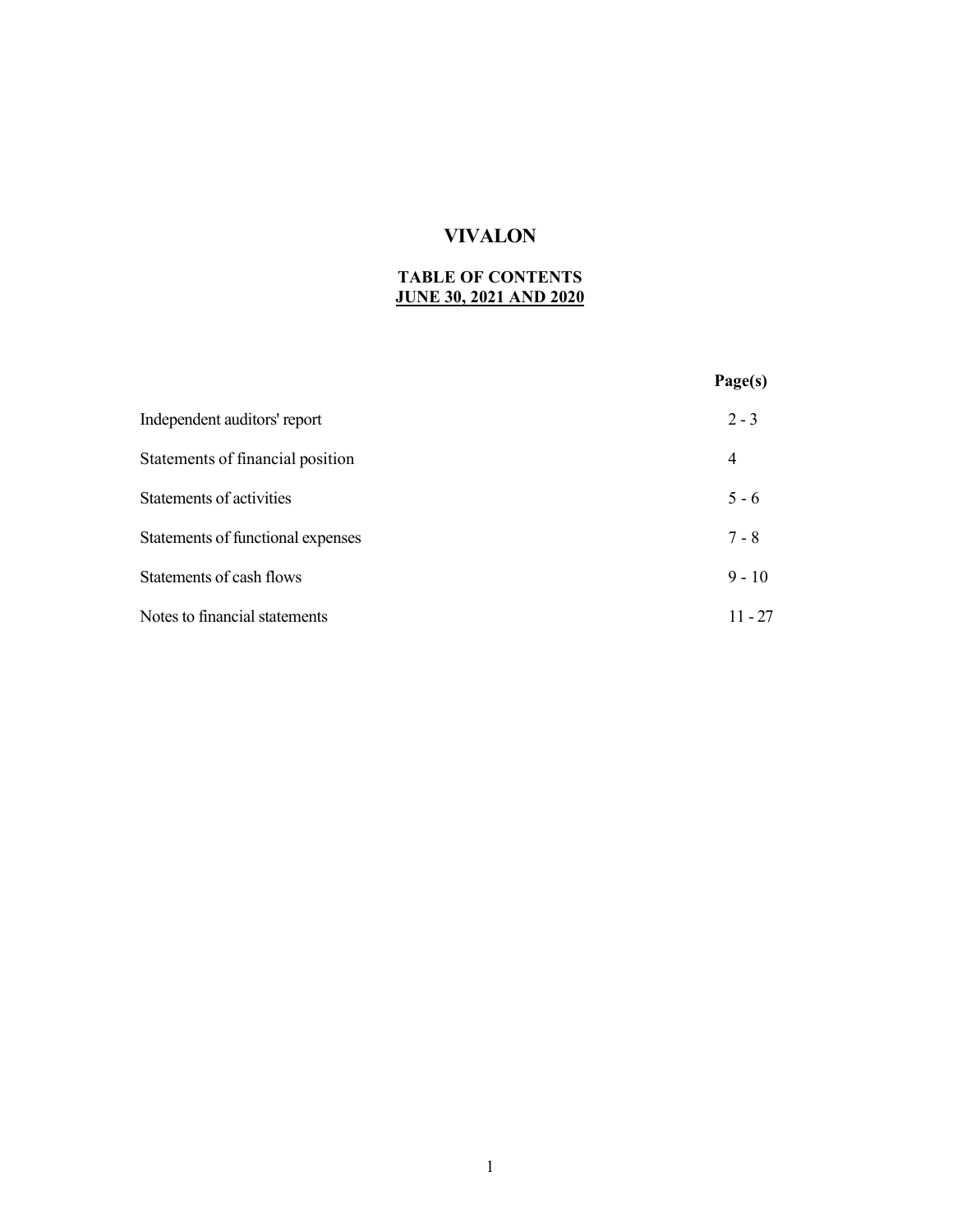

## **Independent Auditors' Report**

To the Board of Directors Vivalon San Rafael, California

## **Report on the Financial Statements**

We have audited the accompanying financial statements of Vivalon (a California nonprofit public benefit corporation) which comprise the statements of financial position as of June 30, 2021, and the related statements of activities, functional expenses, and cash flows for the year then ended, and the related notes to the financial statements.

### **Management's Responsibility for the Financial Statements**

Management is responsible for the preparation and fair presentation of these financial statements in accordance with accounting principles generally accepted in the United States of America; this includes the design, implementation, and maintenance of internal control relevant to the preparation and fair presentation of financial statements that are free from material misstatement, whether due to fraud or error.

## **Auditor's Responsibility**

Our responsibility is to express an opinion on these financial statements based on our audits. We conducted our audits in accordance with auditing standards generally accepted in the United States of America. Those standards require that we plan and perform the audits to obtain reasonable assurance about whether the financial statements are free of material misstatement.

An audit involves performing procedures to obtain audit evidence about the amounts and disclosures in the financial statements. The procedures selected depend on the auditor's judgment, including the assessment of the risks of material misstatement of the financial statements, whether due to fraud or error. In making those risk assessments, the auditor considers internal control relevant to the entity's preparation and fair presentation of the financial statements in order to design audit procedures that are appropriate in the circumstances, but not for the purpose of expressing an opinion on the effectiveness of the entity's internal control. Accordingly, we express no such opinion. An audit also includes evaluating the appropriateness of accounting policies used and the reasonableness of significant accounting estimates made by management, as well as evaluating the overall presentation of the financial statements.

We believe that the audit evidence we have obtained is sufficient and appropriate to provide a basis for our audit opinion.

## **Opinion**

In our opinion, the financial statements referred to above present fairly, in all material respects, the financial position of Vivalon as of June 30, 2021, and the changes in its net assets and its cash flows for the year then ended in accordance with accounting principles generally accepted in the United States of America.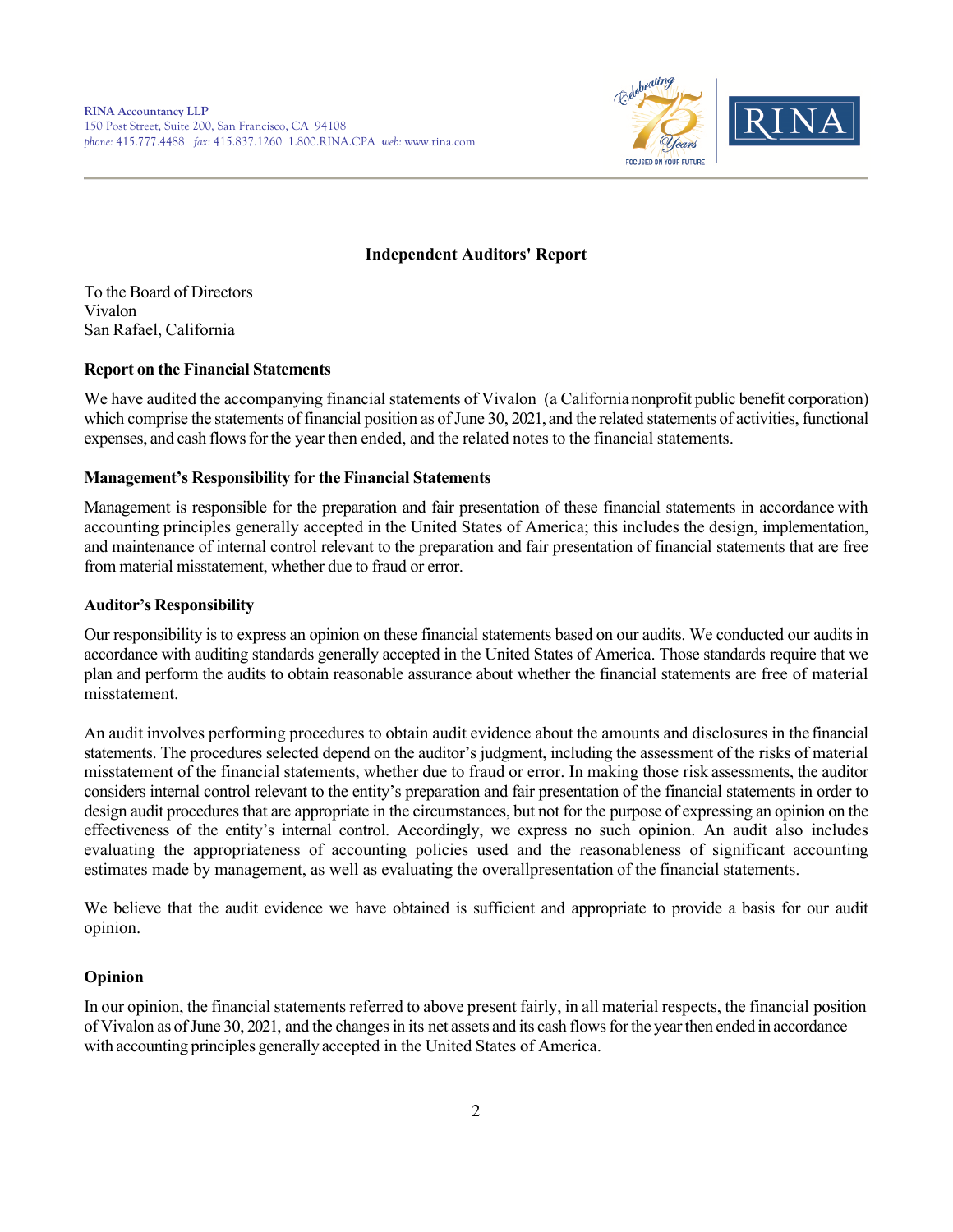## **Prior Period Financial Statements**

The financial statements of Vivalon as of June 30, 2020, were audited by other auditors whose report dated January 20, 2021, expressed an unmodified opinion on those statements.

RINA Seconfaces LLP

Certified Public Accountants

San Francisco, California March 23, 2022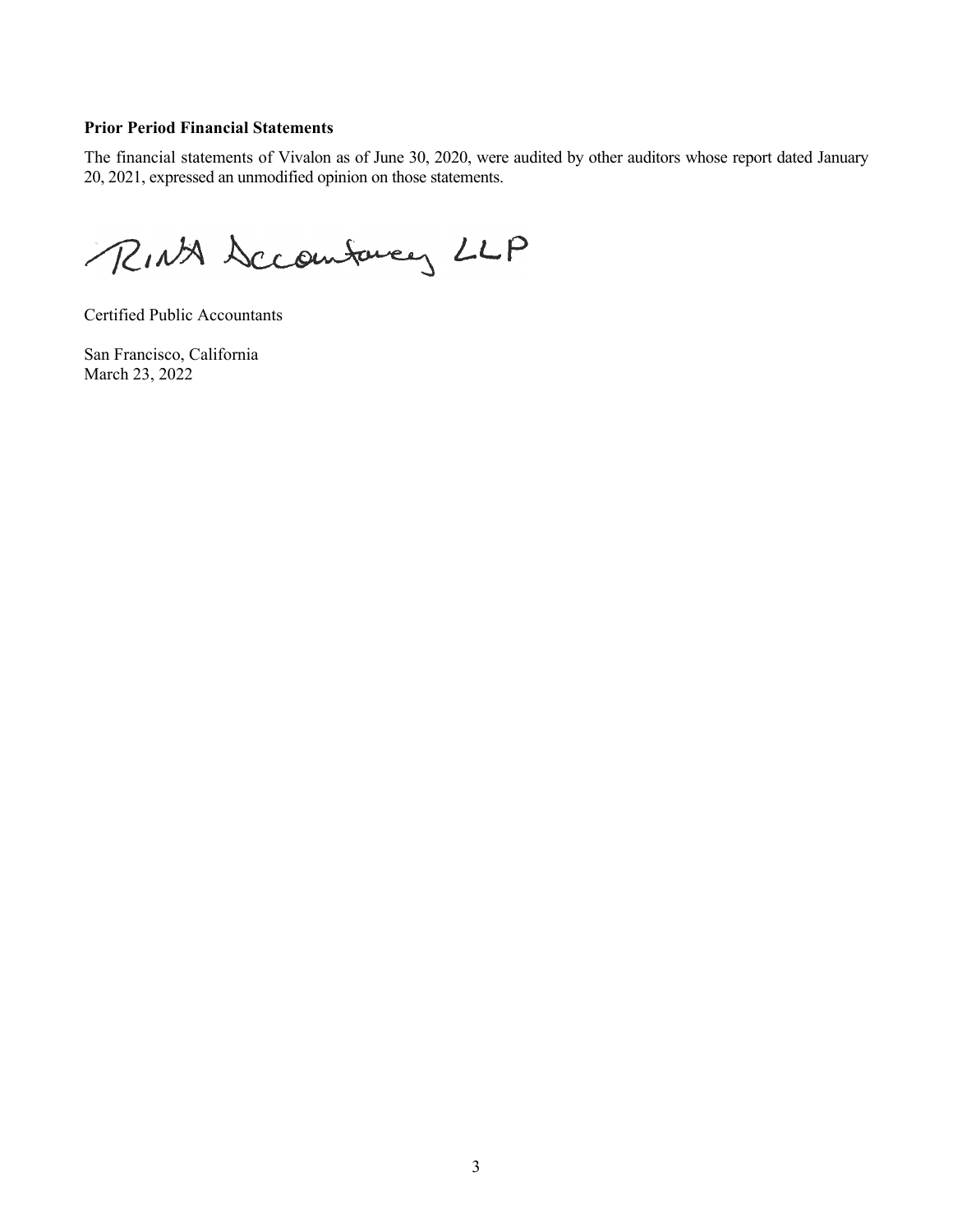## **STATEMENTS OF FINANCIAL POSITION**

| <b>ASSETS</b>                                          |    | June 30, 2021 | June 30, 2020 |            |  |
|--------------------------------------------------------|----|---------------|---------------|------------|--|
| <b>CURRENT ASSETS:</b>                                 |    |               |               |            |  |
| Cash and cash equivalents                              | \$ | 8,985,781     | \$            | 6,434,740  |  |
| Accounts and grants receivable                         |    | 1,287,164     |               | 1,883,782  |  |
| Current portion of pledges and bequests                |    |               |               |            |  |
| receivable, net                                        |    | 124,521       |               | 1,997,986  |  |
| Inventory                                              |    | 53,847        |               | 54,925     |  |
| Prepaid expenses                                       |    | 79,134        |               | 118,878    |  |
| Investments                                            |    | 796,480       |               | 597,982    |  |
| <b>TOTAL CURRENT ASSETS</b>                            |    | 11,326,927    |               | 11,088,293 |  |
| PROPERTY, EQUIPMENT and IMPROVEMENTS,                  |    |               |               |            |  |
| net of accumulated depreciation of \$3,515,692 at 2021 |    |               |               |            |  |
| and \$3,147,616 at 2020                                |    | 1,949,533     |               | 1,815,772  |  |
|                                                        |    |               |               |            |  |
| OTHER:                                                 |    |               |               |            |  |
| Rental and other deposits                              |    | 77,459        |               | 65,342     |  |
| Long-term investments                                  |    | 73,852        |               | 100,327    |  |
| Pledges and bequests receivable, net of current        |    |               |               |            |  |
| portion and allowances                                 |    | 71,931        |               | 86,516     |  |
| Charitable remainder trust                             |    | 212,215       |               | 182,573    |  |
| Programmatic equity instruments                        |    | 1,093,591     |               | 1,118,171  |  |
| Construction in progress                               |    | 286,322       |               | 33,389     |  |
| TOTAL ASSETS                                           | S  | 15,091,830    | \$            | 14,490,383 |  |
| <b>LIABILITIES AND NET ASSETS</b>                      |    |               |               |            |  |
| <b>CURRENT:</b>                                        |    |               |               |            |  |
| Accounts payable and accrued liabilities               | \$ | 191,859       | \$            | 112,612    |  |
| Accrued payroll expenses                               |    | 292,454       |               | 207,122    |  |
| Accrued vacation                                       |    | 365,612       |               | 315,259    |  |
| Paycheck Protection Program loan, current portion      |    | 1,543,558     |               |            |  |
| Loans payable, current portion                         |    | 144,928       |               | 282,037    |  |
| TOTAL CURRENT LIABILITIES                              |    | 2,538,411     |               | 917,030    |  |
| LONG-TERM:                                             |    |               |               |            |  |
| Conditional grant/PPP loan payable                     |    | 1,531,992     |               | 1,537,775  |  |
| Loans payable, net of current portion                  |    |               |               | 144,817    |  |
| Line of credit                                         |    |               |               | 900,000    |  |
| <b>TOTAL LIABILITIES</b>                               |    | 4,070,403     |               | 3,499,622  |  |
| <b>NET ASSETS:</b>                                     |    |               |               |            |  |
| Without donor restrictions                             |    |               |               |            |  |
| With donor restrictions                                |    | 1,029,330     |               | 1,647,050  |  |
|                                                        |    | 9,992,097     |               | 9,343,711  |  |
| <b>TOTAL NET ASSETS</b>                                |    | 11,021,427    |               | 10,990,761 |  |
| TOTAL LIABILITIES AND NET ASSETS                       | \$ | 15,091,830    | \$            | 14,490,383 |  |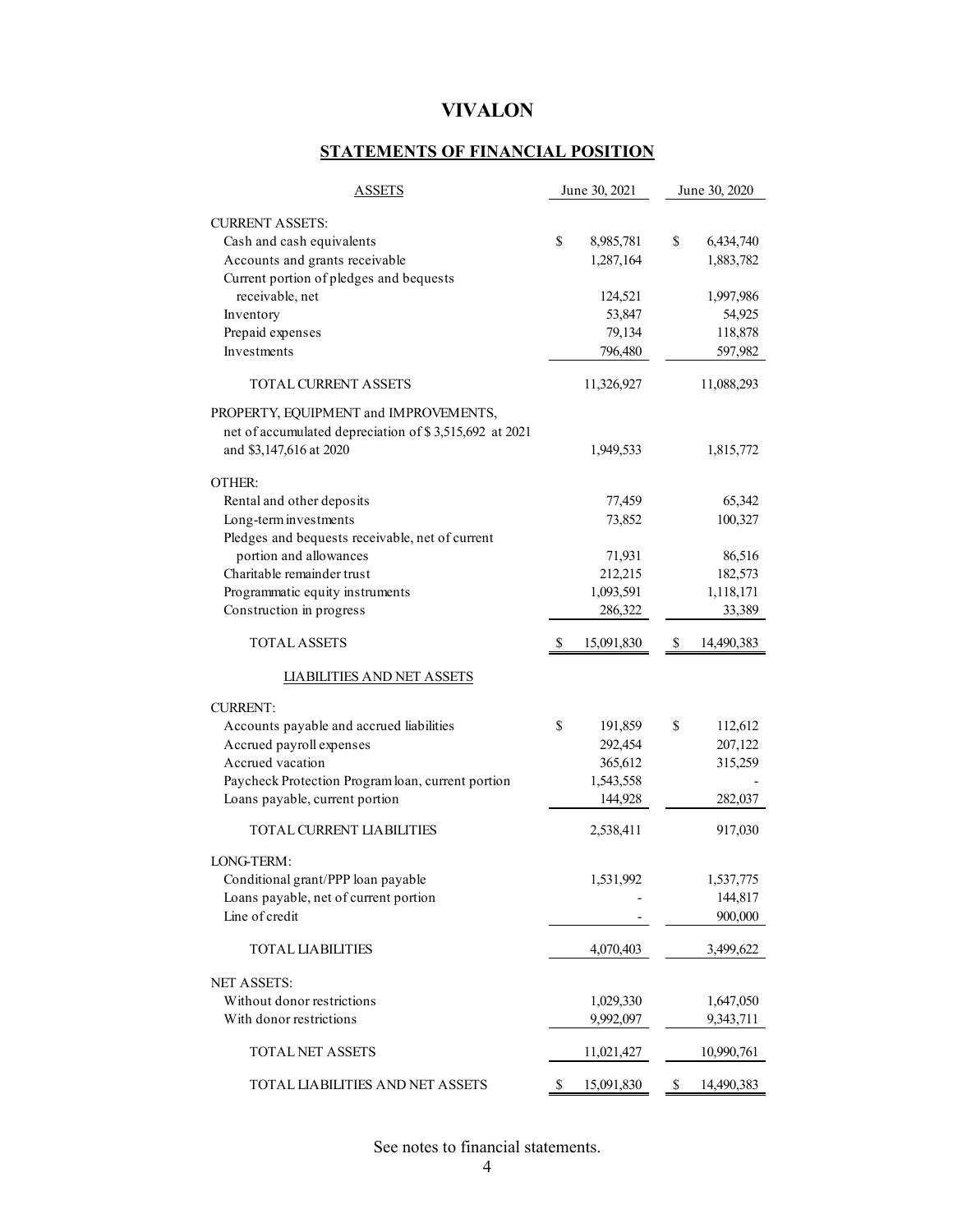## **STATEMENTS OF ACTIVITIES**

## **YEAR ENDED JUNE 30, 2021**

|                                                 | Without<br>Donor<br>Restrictions | With<br>Donor<br>Restrictions | Total            |
|-------------------------------------------------|----------------------------------|-------------------------------|------------------|
| <b>SUPPORT AND REVENUE:</b>                     |                                  |                               |                  |
| Grants                                          | \$<br>168,327                    | \$<br>104,820                 | \$<br>273,147    |
| Donations, pledges and bequests                 | 1,228,193                        | 464,601                       | 1,692,794        |
| In-kind donation                                | 8,065                            |                               | 8,065            |
| Paratransit services                            | 4,021,045                        |                               | 4,021,045        |
| Transportation contracts                        | 4,140,385                        | 36,560                        | 4,176,945        |
| Donated vehicles                                |                                  | 481,456                       | 481,456          |
| Nutrition services                              | 47,832                           | 319,855                       | 367,687          |
| Programmatic equity instruments                 |                                  | (24, 579)                     | (24, 579)        |
| Investment income, net                          | 173,340                          |                               | 173,340          |
| Other                                           | 353,281                          |                               | 353,281          |
| Net assets released from restrictions,          |                                  |                               |                  |
| fulfillment of purpose and/or time restrictions | 734,327                          | (734, 327)                    |                  |
| TOTAL SUPPORT AND REVENUE                       | 10,874,795                       | 648,386                       | 11,523,181       |
| <b>EXPENSES:</b>                                |                                  |                               |                  |
| Program services                                | 7,952,744                        |                               | 7,952,744        |
| Management and general                          | 2,422,715                        |                               | 2,422,715        |
| Fundraising                                     | 1,117,055                        |                               | 1,117,055        |
| <b>TOTAL EXPENSES</b>                           | 11,492,515                       |                               | 11,492,515       |
| <b>CHANGE IN NET ASSETS</b>                     | (617,720)                        | 648,386                       | 30,666           |
| NET ASSETS, beginning of year                   | 1,647,050                        | 9,343,711                     | 10,990,761       |
| NET ASSETS, end of year                         | \$<br>1,029,330                  | \$<br>9,992,097               | \$<br>11,021,427 |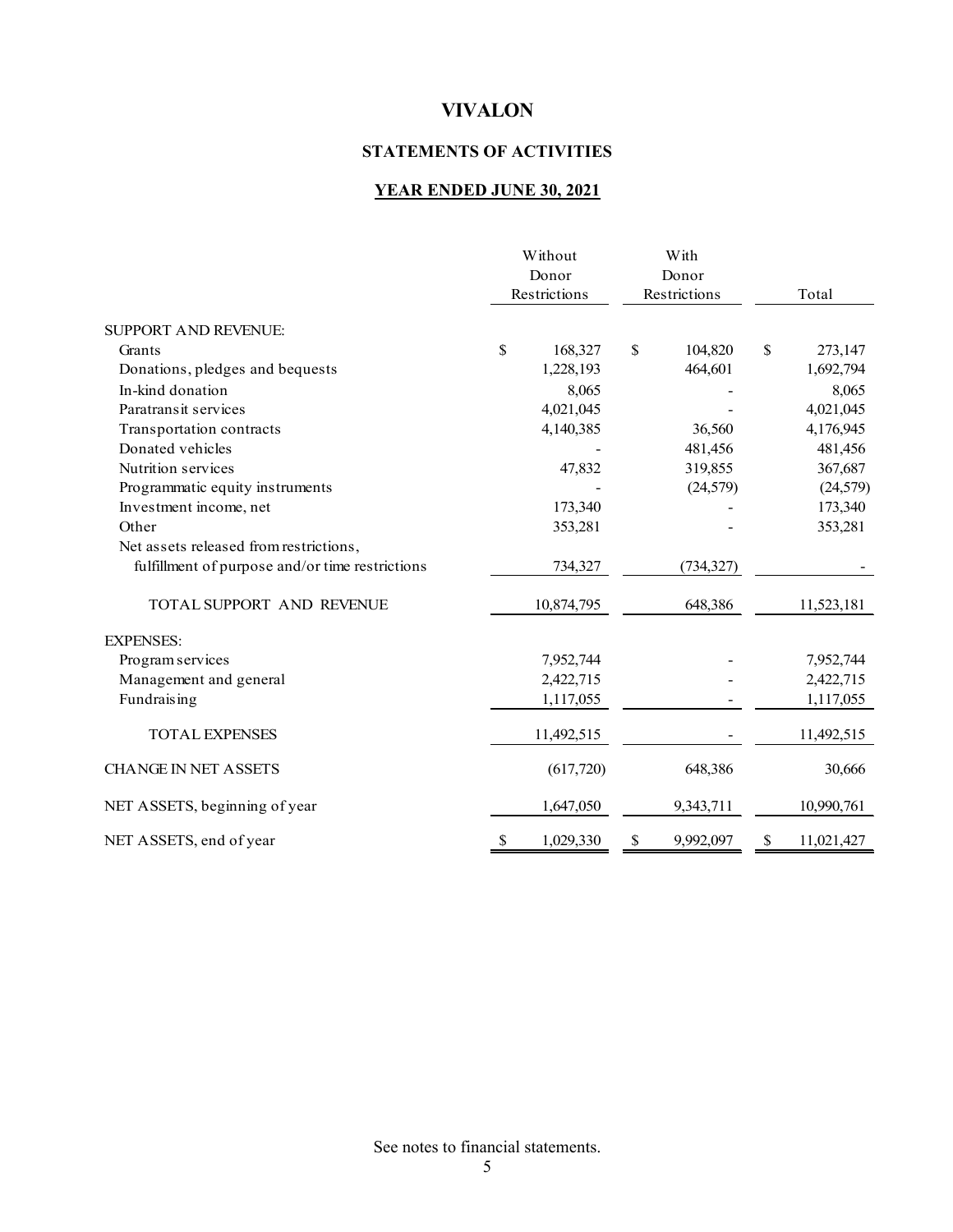## **STATEMENTS OF ACTIVITIES**

## **YEAR ENDED JUNE 30, 2020**

|                                                 | Without<br>Donor |              | With<br>Donor   |                  |
|-------------------------------------------------|------------------|--------------|-----------------|------------------|
|                                                 |                  | Restrictions | Restrictions    | Total            |
| <b>SUPPORT AND REVENUE:</b>                     |                  |              |                 |                  |
| Grants                                          | \$               | 20,000       | \$<br>220,573   | \$<br>240,573    |
| Donations, pledges and bequests                 |                  | 1,142,247    | 4,804,333       | 5,946,580        |
| Special event, net of expenses of \$35,111      |                  | 131,732      |                 | 131,732          |
| In-kind donation                                |                  | 8,700        |                 | 8,700            |
| Paratransit services                            |                  |              | 5,237,856       | 5,237,856        |
| Transportation contracts                        |                  | 4,249,423    |                 | 4,249,423        |
| Donated vehicles                                |                  |              | 491,777         | 491,777          |
| Nutrition services                              |                  | 409,990      | 34,182          | 444,172          |
| Programmatic equity instruments                 |                  |              | 43,694          | 43,694           |
| Investment income                               |                  | 17,736       |                 | 17,736           |
| Other                                           |                  | 333,435      | 15,000          | 348,435          |
| Net assets released from restrictions,          |                  |              |                 |                  |
| fulfillment of purpose and/or time restrictions |                  | 6,303,298    | (6,303,298)     |                  |
| <b>TOTAL SUPPORT AND REVENUE</b>                |                  | 12,616,561   | 4,544,117       | 17,160,678       |
| <b>EXPENSES:</b>                                |                  |              |                 |                  |
| Program services                                |                  | 9,796,974    |                 | 9,796,974        |
| Management and general                          |                  | 1,996,454    |                 | 1,996,454        |
| Fundraising                                     |                  | 1,180,363    |                 | 1,180,363        |
| <b>TOTAL EXPENSES</b>                           |                  | 12,973,791   |                 | 12,973,791       |
| <b>CHANGE IN NET ASSETS</b>                     |                  | (357,230)    | 4,544,117       | 4,186,887        |
| NET ASSETS, beginning of year                   |                  | 2,004,280    | 4,799,594       | 6,803,874        |
| NET ASSETS, end of year                         | S                | 1,647,050    | \$<br>9,343,711 | \$<br>10,990,761 |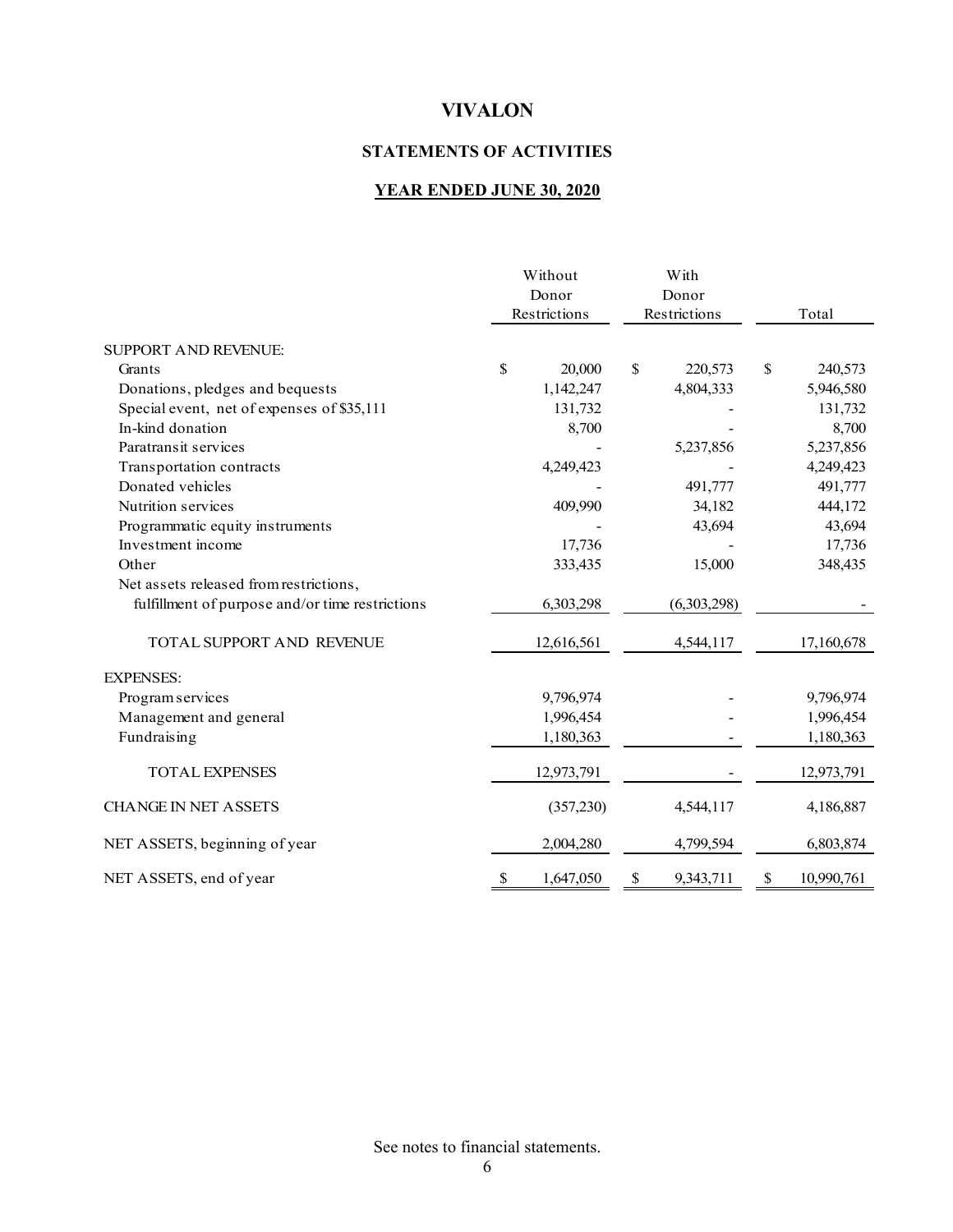#### **STATEMENTS OF FUNCTIONAL EXPENSES**

## **YEAR ENDED JUNE 30, 2021**

|                                                                          |    |                | Program Services |         |    |           |     |           | <b>Supporting Services</b> |             |    |             |    |            |
|--------------------------------------------------------------------------|----|----------------|------------------|---------|----|-----------|-----|-----------|----------------------------|-------------|----|-------------|----|------------|
|                                                                          |    |                |                  | Active  |    |           |     |           | Fundraising                |             |    |             |    |            |
|                                                                          |    |                |                  | Aging   |    |           |     | Total     |                            | Management  |    | and         |    |            |
|                                                                          |    | Transportation |                  | Center  |    | Nutrition |     | Program   |                            | and general |    | Development |    | Total      |
| Salaries and wages                                                       | S. | 3,758,779      | \$               | 337,890 | S. | 250,932   | S.  | 4,347,601 |                            | 1,408,005   | \$ | 363,785     | \$ | 6,119,391  |
| Payroll taxes                                                            |    | 282,535        |                  | 26,223  |    | 21,237    |     | 329,995   |                            | 92,660      |    | 25,543      |    | 448,198    |
| Employee benefits                                                        |    | 551,774        |                  | 14,806  |    | 11,386    |     | 577,966   |                            | 108,113     |    | 34,384      |    | 720,463    |
| Workers compensation                                                     |    | 125,011        |                  | 1,588   |    | 4,706     |     | 131,305   |                            | 8,586       |    | 1,253       |    | 141,144    |
| Staff expenses                                                           |    | 98,823         |                  | 11,506  |    | 12,103    |     | 122,432   |                            | 68,317      |    | 3,649       |    | 194,398    |
| Consultants                                                              |    | 88,042         |                  | 76,729  |    | 11,562    |     | 176,333   |                            | 376,981     |    | 299,197     |    | 852,511    |
| Kitchen staff                                                            |    |                |                  |         |    | 90,501    |     | 90,501    |                            |             |    |             |    | 90,501     |
| Food and kitchen supplies                                                |    |                |                  |         |    | 177,359   |     | 177,359   |                            |             |    |             |    | 177,359    |
| Vehicle leasing/maintenance                                              |    | 399,708        |                  | 469     |    | 16,406    |     | 416,583   |                            | 1,207       |    |             |    | 417,790    |
| Insurance                                                                |    | 406,979        |                  | 4,114   |    | 21,617    |     | 432,710   |                            | 19,675      |    | 6,618       |    | 459,003    |
| Facilities expense                                                       |    | 574,015        |                  | 42,592  |    | 58,725    |     | 675,332   |                            | 211,305     |    | 105,515     |    | 992,152    |
| Other                                                                    |    | 169,879        |                  | 10,217  |    | 12,501    |     | 192,597   |                            | 121,829     |    | 274,961     |    | 589,387    |
| Depreciation expense                                                     |    | 340,889        |                  | 10,707  |    | 8,559     |     | 360,155   |                            | 6,037       |    | 2,150       |    | 368,342    |
| Total expenses by function                                               |    | 6,796,434      |                  | 536,841 |    | 697,594   |     | 8,030,869 |                            | 2,422,715   |    | 1,117,055   |    | 11,570,639 |
| Less: expenses included with revenues<br>on the statement of activities: |    |                |                  |         |    |           |     |           |                            |             |    |             |    |            |
| Summer Family Dinner Expenses                                            |    |                |                  |         |    | 78,125    |     | 78,125    |                            |             |    |             |    | 78,125     |
| Total expenses included in the<br>expenses section on the                |    |                |                  |         |    |           |     |           |                            |             |    |             |    |            |
| <b>Statement of Activities</b>                                           | S. | 6,796,434      | \$               | 536,841 | \$ | 619,469   | \$. | 7,952,744 | \$                         | 2,422,715   | \$ | 1,117,055   | \$ | 11,492,514 |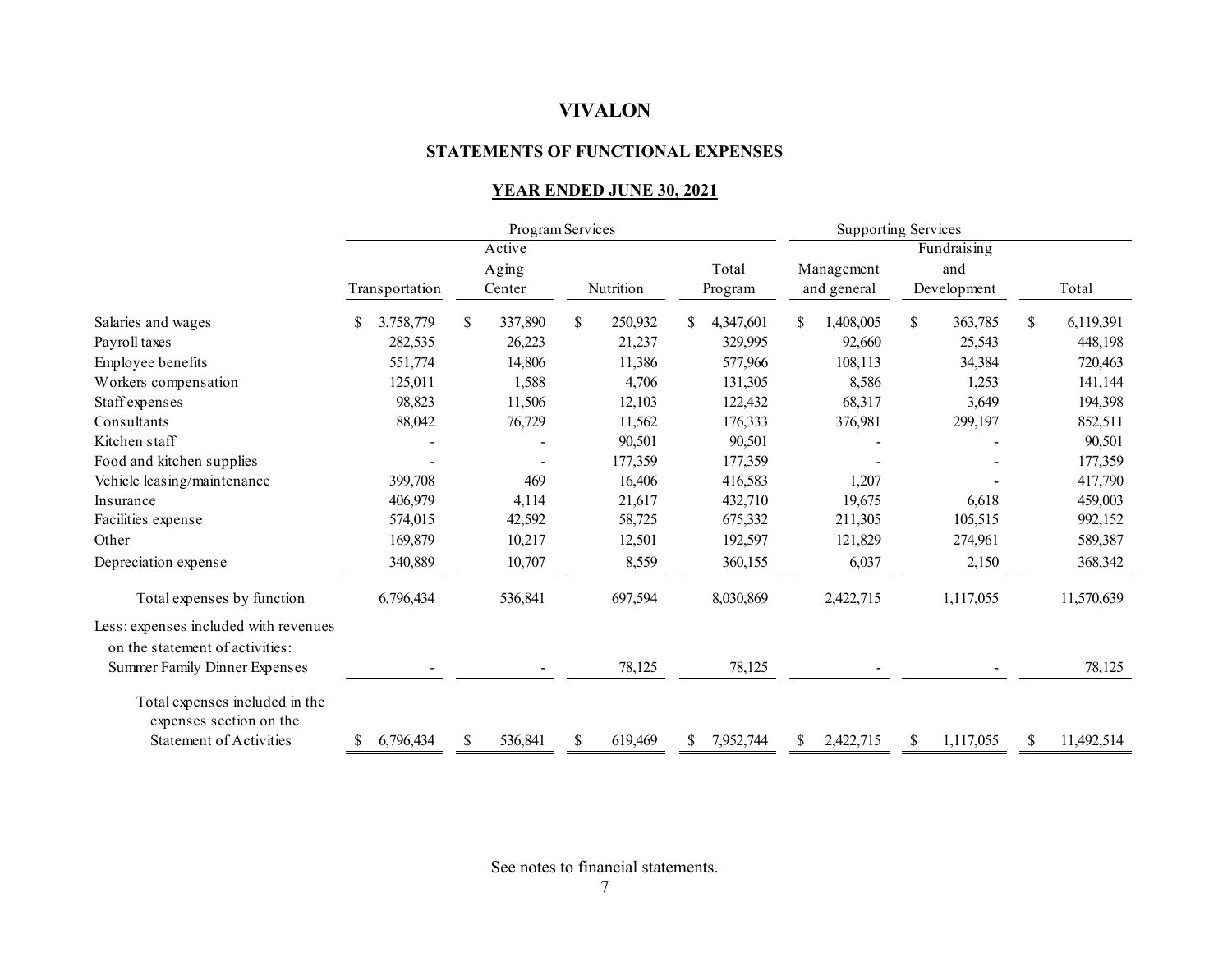#### **STATEMENTS OF FUNCTIONAL EXPENSES**

## **YEAR ENDED JUNE 30, 2020**

|                                                                                                                    | Program Services |    |                 |    |           |               | <b>Supporting Services</b> |     |                           |    |                    |   |              |
|--------------------------------------------------------------------------------------------------------------------|------------------|----|-----------------|----|-----------|---------------|----------------------------|-----|---------------------------|----|--------------------|---|--------------|
|                                                                                                                    |                  |    | Active          |    |           |               |                            |     |                           |    | Fundraising        |   |              |
|                                                                                                                    | Transportation   |    | Aging<br>Center |    | Nutrition |               | Total<br>Program           |     | Management<br>and general |    | and<br>Development |   | Total        |
| Salaries and wages                                                                                                 | 5,288,681        | \$ | 274,385         | \$ | 214,054   |               | 5,777,120                  | S   | 1,178,687                 | \$ | 417,359            | S | 7,373,166    |
| Payroll taxes                                                                                                      | 422,439          |    | 23,067          |    | 19,446    |               | 464,952                    |     | 109,876                   |    | 30,994             |   | 605,822      |
| Employee benefits                                                                                                  | 579,908          |    | 17,126          |    | 14,620    |               | 611,654                    |     | 104,058                   |    | 30,020             |   | 745,732      |
| Workers compensation                                                                                               | 211,371          |    | 936             |    | 3,790     |               | 216,097                    |     | 4,202                     |    | 1,007              |   | 221,306      |
| Staff expenses                                                                                                     | 192,481          |    | 8,384           |    | 12,822    |               | 213,687                    |     | 59,829                    |    | 5,049              |   | 278,565      |
| Consultants                                                                                                        | 90,252           |    | 25,023          |    | 11,787    |               | 127,062                    |     | 311,603                   |    | 463,350            |   | 902,015      |
| Kitchen staff                                                                                                      |                  |    |                 |    | 114,811   |               | 114,811                    |     |                           |    |                    |   | 114,811      |
| Food and kitchen supplies                                                                                          |                  |    | 216             |    | 65,090    |               | 65,306                     |     |                           |    |                    |   | 65,306       |
| Vehicle leasing/maintenance                                                                                        | 709,631          |    | 1,084           |    | 15,181    |               | 725,896                    |     | 4,471                     |    |                    |   | 730,367      |
| Insurance                                                                                                          | 324,013          |    | 4,789           |    | 12,349    |               | 341,151                    |     | 21,812                    |    | 5,056              |   | 368,019      |
| Facilities expense                                                                                                 | 565,589          |    | 41,870          |    | 56,297    |               | 663,756                    |     | 166,369                   |    | 131,168            |   | 961,293      |
| Other                                                                                                              | 169,824          |    | 3,240           |    | 1,271     |               | 174,335                    |     | 28,767                    |    | 93,688             |   | 296,790      |
| Event facility, food and entertainment                                                                             |                  |    |                 |    |           |               |                            |     |                           |    |                    |   |              |
| expense                                                                                                            |                  |    |                 |    |           |               |                            |     |                           |    | 35,111             |   | 35,111       |
| Depreciation expense                                                                                               | 275,347          |    | 17,310          |    | 8,490     |               | 301,147                    |     | 6,780                     |    | 2,672              |   | 310,599      |
| Total expenses by function                                                                                         | 8,829,536        |    | 417,430         |    | 550,008   |               | 9,796,974                  |     | 1,996,454                 |    | 1,215,474          |   | 13,008,902   |
| Less: expenses included with revenues<br>on the statement of activities:<br>Event facility, food and entertainment |                  |    |                 |    |           |               |                            |     |                           |    |                    |   |              |
| expense                                                                                                            |                  |    |                 |    |           |               |                            |     |                           |    | 35,111             |   | 35,111       |
| Total expenses included in the<br>expenses section on the                                                          |                  |    |                 |    |           |               |                            |     |                           |    |                    |   |              |
| <b>Statement of Activities</b>                                                                                     | 8,829,536<br>\$  | S. | 417,430         | \$ | 550,008   | <sup>\$</sup> | 9,796,974                  | \$. | 1,996,454                 | S  | 1,180,363          |   | \$12,973,791 |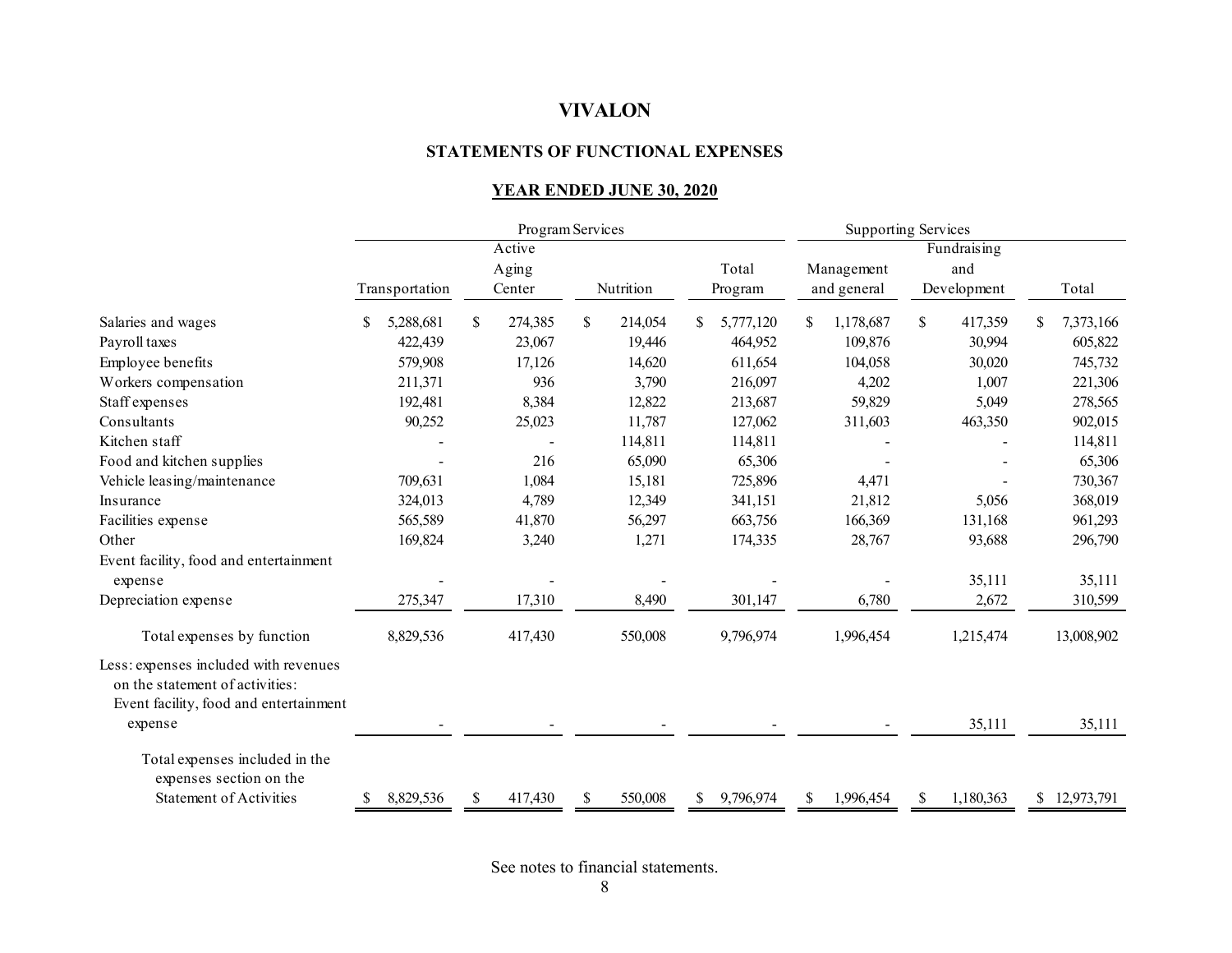## **STATEMENTS OF CASH FLOWS**

|                                                                      | Year Ended |               | Year Ended |               |  |
|----------------------------------------------------------------------|------------|---------------|------------|---------------|--|
|                                                                      |            | June 30, 2021 |            | June 30, 2020 |  |
| CASH FLOWS FROM OPERATING ACTIVITIES:                                |            |               |            |               |  |
| Change in net assets                                                 | \$         | 30,666        | \$         | 4,186,887     |  |
| Adjustments to reconcile change in net assets to net                 |            |               |            |               |  |
| cash provided (used) by operating activities:                        |            |               |            |               |  |
| Depreciation                                                         |            | 368,111       |            | 310,599       |  |
| Loss on disposal of property, equipment and improvements             |            |               |            | 33,235        |  |
| Change in allowances for uncollectibility and present value discount |            | (58, 503)     |            | (3,908)       |  |
| Net unrealized loss (gain) on investments                            |            | (134,959)     |            | 33,872        |  |
| Unrealized gain on charitable remainder trust                        |            | (29, 642)     |            | (63,050)      |  |
| Unrealized gain on programmatic equity instruments                   |            | 24,580        |            | (43, 694)     |  |
| Donation of capitalized vehicles                                     |            | (481, 456)    |            | (491, 777)    |  |
| Donation of stock                                                    |            | (909, 557)    |            |               |  |
| Changes in assets and liabilities:                                   |            |               |            |               |  |
| Accounts and grants receivable                                       |            | 655,121       |            | (481,398)     |  |
| Inventory                                                            |            | 1,078         |            | (32, 184)     |  |
| Prepaid expenses                                                     |            | 39,744        |            | (39, 631)     |  |
| Rental and other deposits                                            |            | (12,117)      |            | (27, 865)     |  |
| Accounts payable and accrued expenses                                |            | 79,247        |            | (36,321)      |  |
| Fares payable                                                        |            |               |            | (5,971)       |  |
| Accrued payroll expenses                                             |            | 85,332        |            | (29,203)      |  |
| Accrued vacation                                                     |            | 50,353        |            | 17,903        |  |
| NET CASH PROVIDED (USED) BY OPERATING ACTIVITIES                     |            | (292,002)     |            | 3,327,494     |  |
| CASH FLOWS FROM INVESTING ACTIVITIES:                                |            |               |            |               |  |
| Purchase of property, equipment and improvements, including          |            |               |            |               |  |
| capital leases                                                       |            | (20, 416)     |            | (492, 183)    |  |
| Cash paid for work in progress                                       |            | (252, 933)    |            | (4, 430)      |  |
| Proceeds from sale of investments                                    |            | 916,704       |            |               |  |
| Purchases of investments                                             |            | (44,211)      |            | (59,796)      |  |
| NET CASH PROVIDED (USED) BY INVESTING ACTIVITIES                     |            | 599,144       |            | (556, 409)    |  |
| CASH FLOWS FROM FINANCING ACTIVITIES:                                |            |               |            |               |  |
| Contributions restricted for capital campaign                        |            | 434,959       |            | 2,502,539     |  |
| Pledges receivable, capital campaign                                 |            | 1,453,091     |            | (3,454,160)   |  |
| Proceeds from conditional grant/PPP loan                             |            | 1,537,775     |            | 1,537,775     |  |
| Proceeds (repayments) from loan payable                              |            | (1,181,926)   |            | 900,000       |  |
| NET CASH PROVIDED BY FINANCING ACTIVITIES                            |            | 2,243,899     |            | 1,486,154     |  |
| NET INCREASE IN CASH                                                 |            | 2,551,041     |            | 4,257,239     |  |
| CASH, beginning of year                                              |            | 6,434,740     |            | 2,177,501     |  |
| CASH, end of year                                                    | \$         | 8,985,781     | \$         | 6,434,740     |  |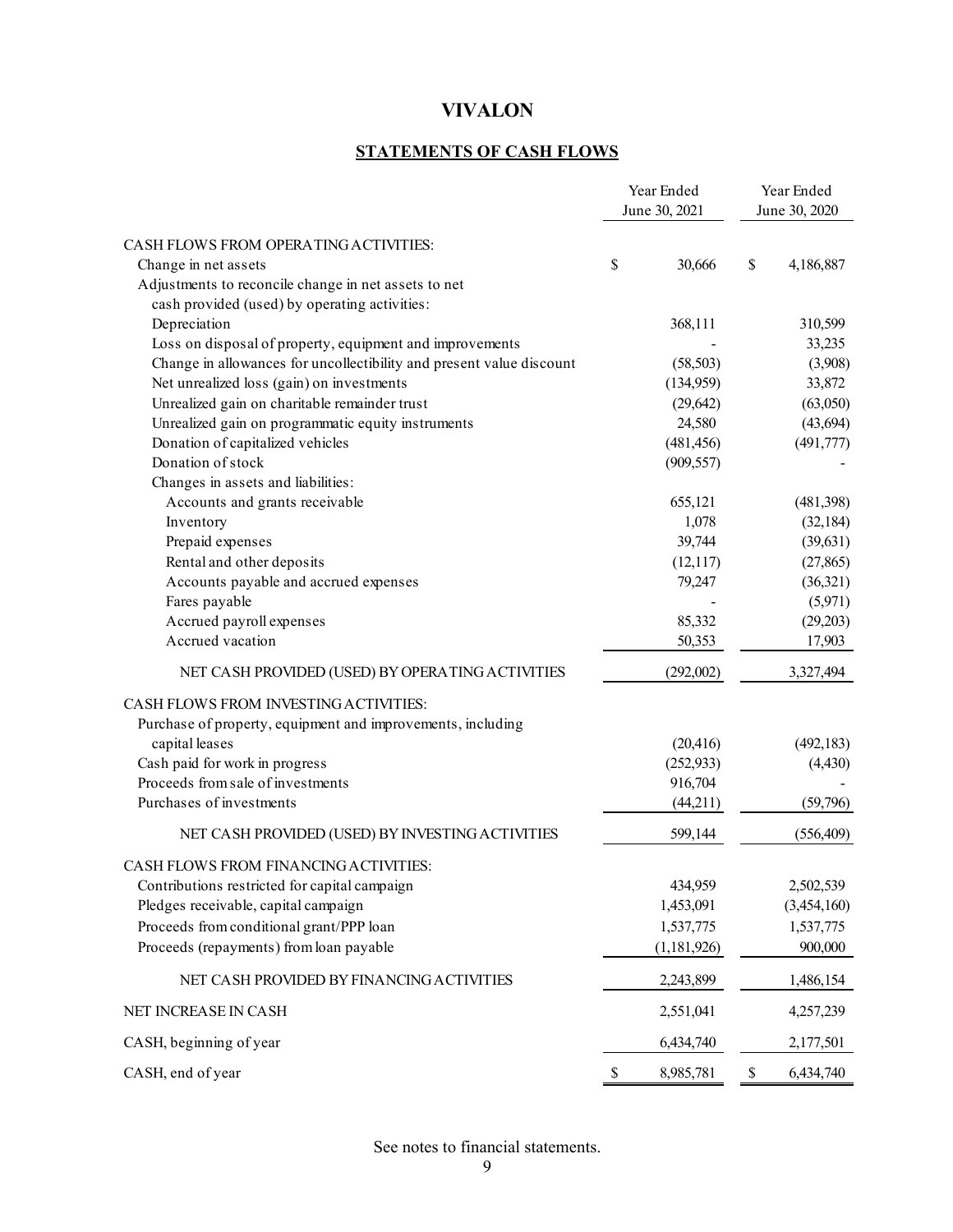## **STATEMENTS OF CASH FLOWS**

|                                                             |    | Year Ended<br>June 30, 2021 |     |         |
|-------------------------------------------------------------|----|-----------------------------|-----|---------|
| SUPPLEMENTAL DISCLOSURE OF CASH FLOW<br><b>INFORMATION:</b> |    |                             |     |         |
| Cash paid for interest                                      | S  | 36,790                      | S   | 34,615  |
| Non-Cash transactions:                                      |    |                             |     |         |
| Capital addition offset by capital lease/loan               | \$ | $\blacksquare$              | \$. | 297,909 |
| Donated capitalized vehicles                                | \$ | 481.456                     | S   | 491,777 |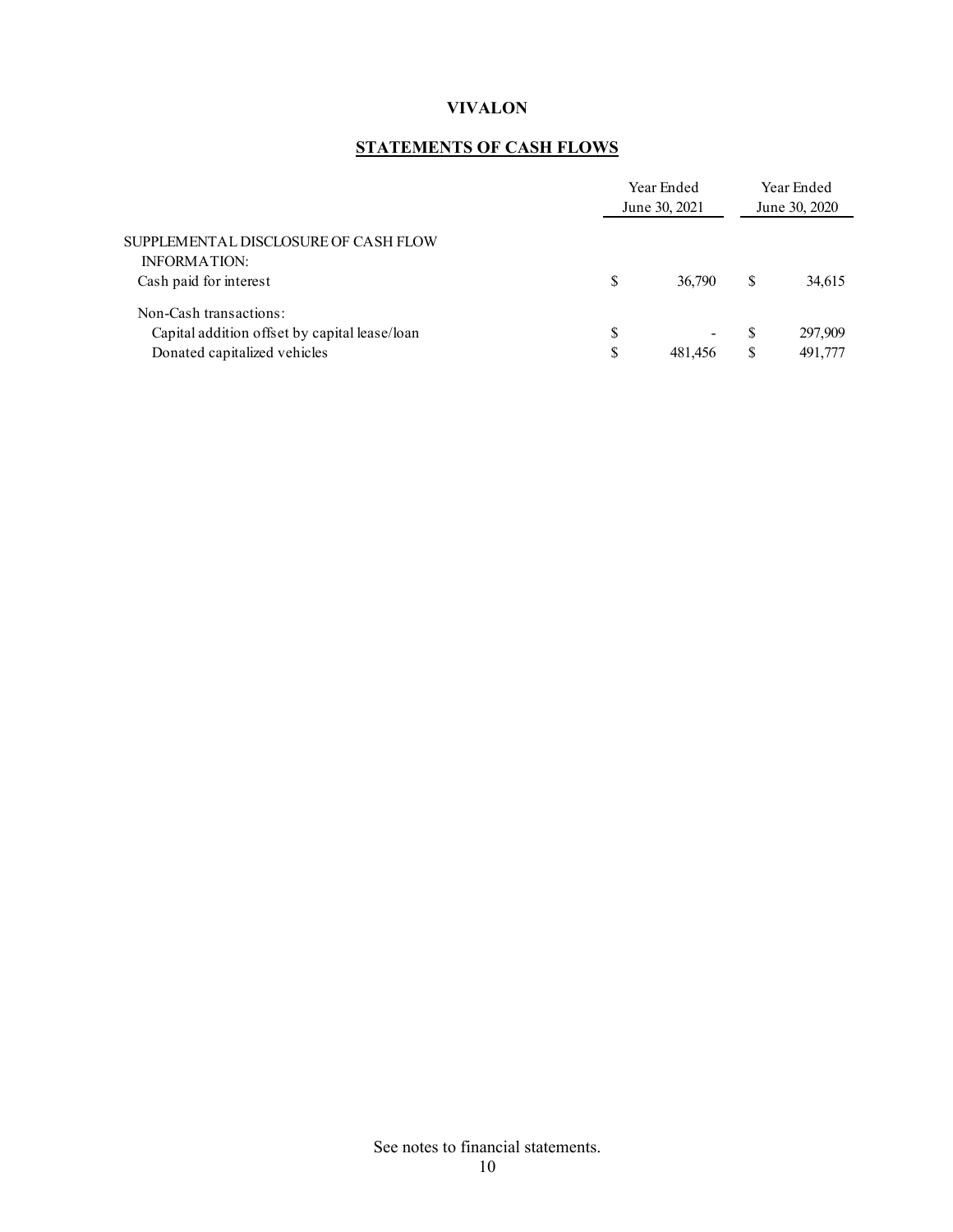#### **NOTES TO FINANCIAL STATEMENTS - JUNE 30, 2021 AND 2020**

### **Note 1. ORGANIZATION:**

For the past 67 years since 1954, Vivalon has been providing much needed services for the everincreasing number of Marin County's most vulnerable older adults allowing them to age with independence, dignity and grace. The agency's mission is to promote the independence, well-being and quality of life for older adults and people living with disabilities in Marin County.

Vivalon envisions a community where its older adults are celebrated and honored. Vivalon's programs and services help older adults in Marin thrive through the power of human connections. Every day Vivalon staff connect older adults and people living with disabilities with a hub of essential services like transportation, nutrition, information, social connection and delivered meals, and classes that aim to keep them active, healthy, and engaged. Vivalon helps thousands of older adults in Marin reduce feelings of loneliness and social isolation as well as improve their mental and physical health.

During the pandemic in FY21, Vivalon's services reached over 29,000 individuals, a 60% increase over the previous year, the vast majority of whom are low income and aging adults over 60 years old, with a broad variety of services such as:

• Nutrition programs including Vivalon Nourish, Meals on Wheels, the Jackson Café, a food brown bag pantry (in collaboration with the SF/Marin Food Bank), congregate meals, grocery deliveries and other special nutrition programs. Vivalon provided over 226,000 food servings and distributed over 252,000 pounds of food to older Marin residents in FY21.

• Special Needs Transportation. Since 1969, and in partnership with Marin Transit, Golden Gate Transit, and many other nonprofit organizations, Vivalon serves residents with special transportation needs in Marin County, and individuals traveling to or through Marin from the surrounding counties. Vivalon acts as a lifeline to their clients through helping to maintain their independence by transporting them to medical appointments, special day care programs, stores, friends, family and more, keeping them connected with anywhere they need to go in Marin, San Francisco and Sonoma counties. Vivalon operates these transportation services with over 130 specialized vehicles focused on providing highquality transportation services. The 20 hour a day, 365 days a year operation includes a call center as well as compassionate drivers who help the frailest residents remain independent. This service is backed up by Vivalon's CarePool program utilizing over trained volunteer drivers able to assist older adults with their transportation needs. During FY21, Vivalon provided over 56,000 rides, which was down significantly from 240,000 rides in the previous year due to the impact of the pandemic.

• Social Connection Activities and Classes like arts and entertainment, computers, ukulele lessons, ping pong competitions, discussion groups, fitness, health and wellness, citizenship, English as a second language, understanding Medicare, cultural group gatherings, and senior counseling. In addition, Vivalon has partnered with LITA (Love is the Answer) of Marin on an in-home social visiting program for homebound seniors, called Caring Connections. Vivalon has also partnered with Covia in Marin County for a phone visiting program for seniors called Social Call.

• Information and referral services that include a help line and a help desk, the Directory of Older Adult Services for Marin County, and provision of legal services in partnership with Legal Aid of Marin, including immigration assistance and legal aid counseling. Additionally, in FY21, Vivalon ran the Marin County's vaccine call center, fielding over 21,000 calls and scheduling over 10,000 vaccine appointments for Marin's aging adults.

Vivalon receives a major portion of its revenue from transportation services, donations and bequests.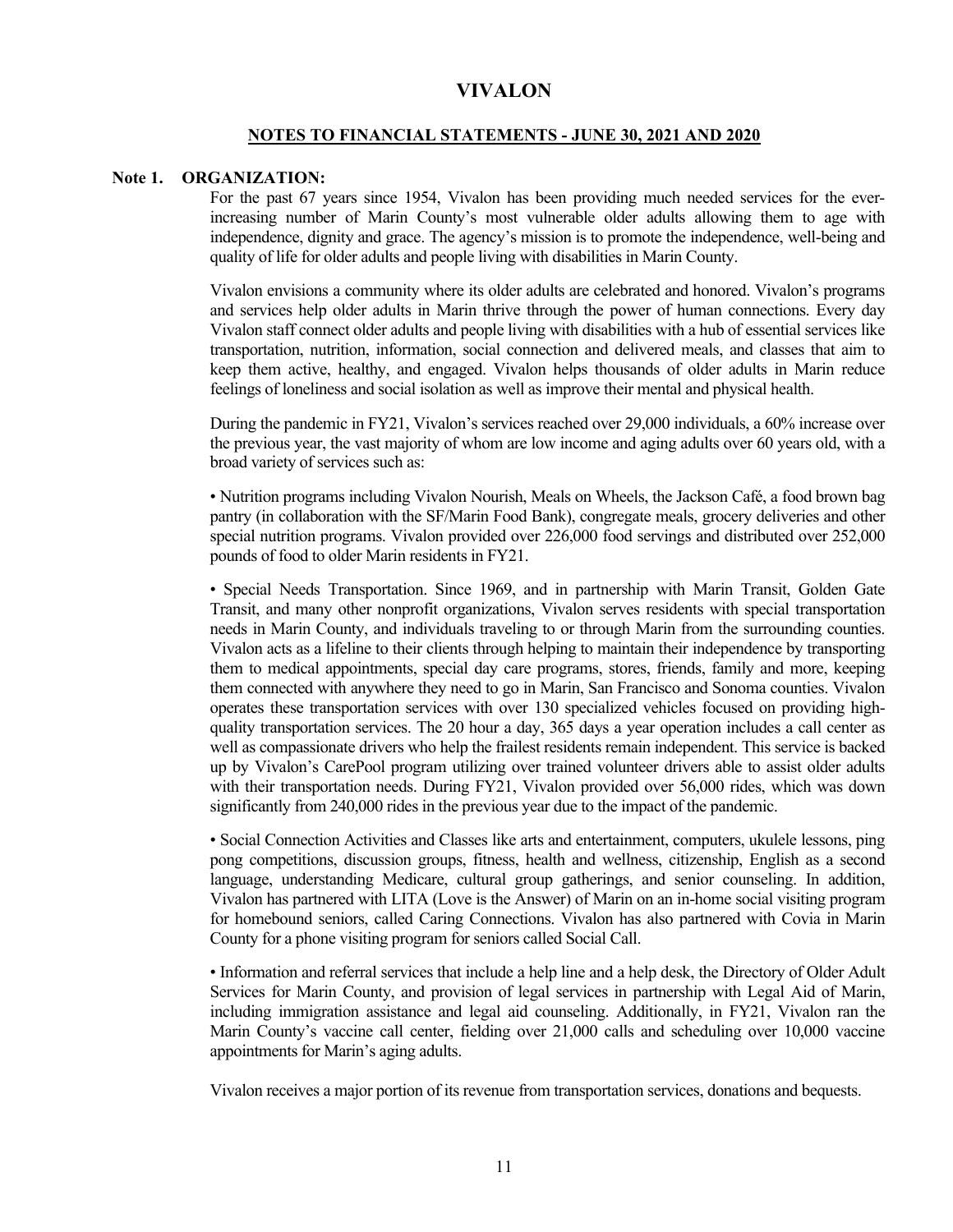#### **NOTES TO FINANCIAL STATEMENTS - JUNE 30, 2021 AND 2020**

## **Note 2. SUMMARY OF SIGNIFICANT ACCOUNTING POLICIES:**

Method of accounting:

The financial statements of Vivalon are prepared using the accrual basis of accounting, which reflects revenue when earned and expenses as incurred.

#### Net assets:

Net assets, revenues, gains, and losses are classified based on the existence or absence of donor or grantor imposed restrictions. Accordingly, net assets and changes therein are classified and reported as follows:

*Net Assets Without Donor Restrictions* - Net assets available for use in general operations and not subject to donor- (or certain grantor-) imposed restrictions.

*Net Assets With Donor Restrictions* - Net assets subject to donor- (or certain grantor-) imposed restrictions. Some donor-imposed restrictions are temporary in nature, such as those that will be met by the passage of time or other events specified by the donor. Other donor-imposed restrictions are perpetual in nature, where the donor stipulates that resources be maintained in perpetuity. Donor- imposed restrictions are released when a restriction expires, that is, when the stipulated time has elapsed, when the stipulated purpose for which the resource was restricted has been fulfilled, or both.

Cash and cash equivalents:

Cash is defined as cash in demand deposit accounts as well as cash on hand. Cash equivalents are short term, highly liquid investments that are readily convertible to known amounts of cash and investments so near their maturity that the risk of changes in value due to changes in interest rates is negligible. These are generally investments with maturity dates within three months of the acquisition date. From time to time, amounts on deposit may exceed federally-insured limits.

Accounts and grants receivable:

It is the practice of Vivalon to expense uncollectibles only after exhausting all efforts to collect the amounts due.

Investments:

Investments primarily include corporate stocks and government and corporate bonds. Purchased investments in equity and debt securities with readily determinable fair values are reported at fair value based on quoted market prices. Other investment instruments are measured on the net equity basis, as reported on the K-1 or other year-end report. Investments received by donation are recorded at the fair value at the date of donation.

Investment securities are exposed to various risks, such as interest rate, market, and credit risks. Due to the level of risk associated with certain investments, it is at least reasonably possible that changes in the values of investments will occur in the near term and that such changes could materially affect the amounts reported in the statements of financial position.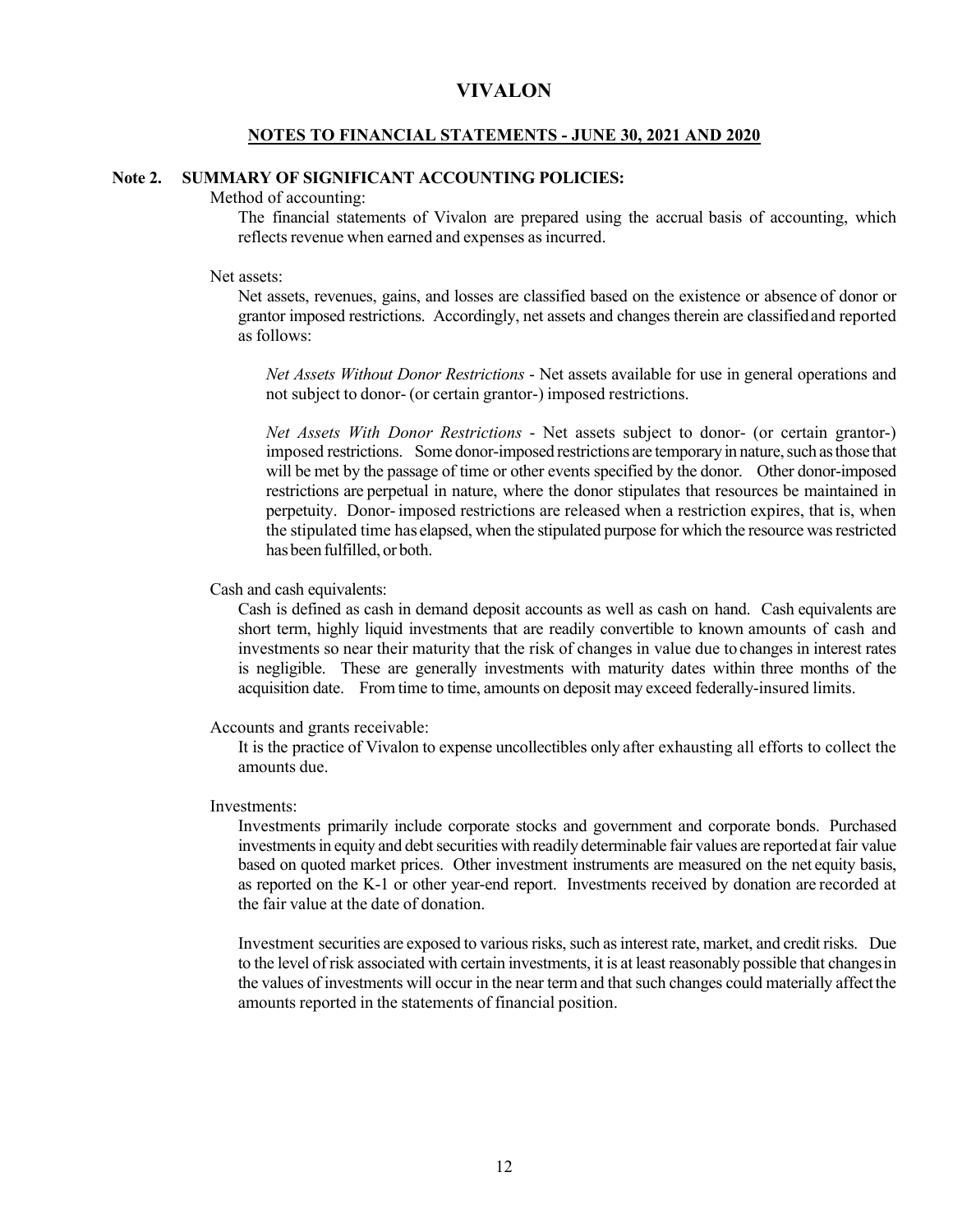#### **NOTES TO FINANCIAL STATEMENTS - JUNE 30, 2021 AND 2020**

## **Note 2. SUMMARY OF SIGNIFICANT ACCOUNTING POLICIES (Continued):**

Fair value measurements:

Fair value is defined as the exchange price that would be received for an asset or paid to transfer a liability (an exit price) in the principal or most advantageous market for the asset or liability in an orderly transaction between market participants on the measurement date. Vivalon determines the fair values of its assets and liabilities based on the fair value hierarchy, which includes three levels of inputs that may be used to measure fair value. Level 1 inputs are quoted prices in active markets for identical assets or liabilities that Vivalon has the ability to access at the measurement date. An active market is a market in which transactions occur with sufficient frequency and volume to provide pricing information on an ongoing basis. Level 2 inputs are significant other observable inputs other than Level 1 inputs, such as quoted prices for similar assets or liabilities; quoted prices in markets that are not active; or other inputs that are observable or can be corroborated by observable market data. Level 3 inputs are unobservable inputs for the assets or liabilities. Unobservable inputs reflect Vivalon's own assumptions about the assumptions market participants would use in pricing the asset or liability (including assumptions about risk). Unobservable inputs are developed based on the best information available in the circumstances, and may include Vivalon's own data.

In certain cases, the inputs used to measure fair value may fall into different levels of the fair value hierarchy. In such cases, the determination of which category within the fair value hierarchy is appropriate for any given investment is based on the lowest level of input that is significant to the fair value measurement. Vivalon's assessment of the significance of a particular input to the fair value measurement in its entirety requires judgment and considers factors specific to the investment.

Management has elected, as a practical expedient, to measure the fair value of investments which (a) do not have a readily determinable fair value and (b) prepare their financial statements consistent with the measurement principles of an investment company or one that has the attributes of an investment company, on the basis of the net asset value ("NAV") per share of the investment or its equivalent, if the NAV or its equivalent is calculated in a manner consistent with the measurement principles of accounting for investment companies as of the entity's measurement date. The relevant guidance also requires disclosures by major category of investments about the attributes of investments. Management has elected to adopt this practical expedient for its investment in a limited liability corporation.

Revenue and revenue recognition:

Vivalon recognizes contributions when cash, securities, or other assets; an unconditional promise to give; or a notification of a beneficial interest is received. Conditional promises to give , that is, those with a measurable performance or other barrier and right of return are not recognized until the conditions on which they depend have been met. See Note 19 regarding conditional commitments that have not been recognized in the accompanying financial statements because the conditions have not yet been met.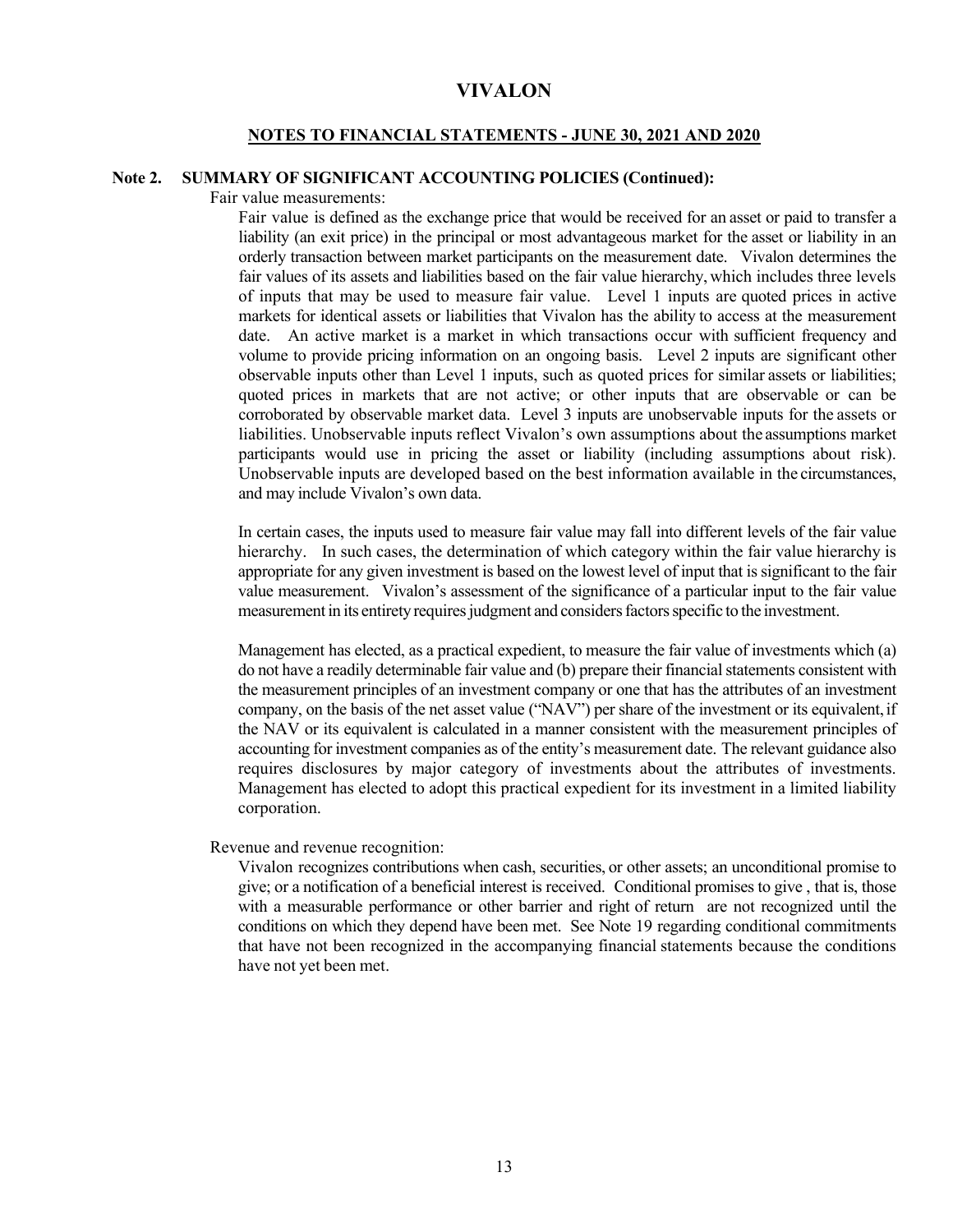#### **NOTES TO FINANCIAL STATEMENTS - JUNE 30, 2021 AND 2020**

## **Note 2. SUMMARY OF SIGNIFICANT ACCOUNTING POLICIES (Continued):**

Revenue and revenue recognition (continued):

A portion of Vivalon's revenue is derived from cost-reimbursable contracts and grants, which are conditioned upon certain performance requirements and/or the incurrence of allowable qualifying expenses. Amounts received are recognized as revenue when Vivalon has incurred expenditures in compliance with specific contract or grant provisions. Amounts received prior to incurring qualifying expenditures are reported as refundable advances in the statements of financial position.

Revenue, other than unconditional contributions, bequests, and grants, is recognized in the period in which service is provided.

Property, equipment and improvements:

Vivalon records property, equipment, and improvements at cost of acquisition, or, if donated, the fair market value at the date of donation. Depreciation is recognized using the straight-line method over the useful lives of the assets, which range from 3 to 40 years. Leased assets are depreciated over the lesser of the estimated useful life or the lease term. Vivalon capitalizes all property and equipment with a cost in excess of \$5,000.

Vivalon reviews its investment in real estate for impairment whenever events or changes in circumstances indicate that the carrying value of such property may not be recoverable. Recoverability is measured by a comparison of the carrying amount of the real estate to the future net undiscounted cash flow expected to be generated by the rental property and any estimated proceeds from the eventual disposition of the real estate. If the real estate is considered to be impaired, the impairment to be recognized is measured at the amount by which the carrying amount of the real estate exceeds the fair value of such property. There were no impairment losses recognized in 2021 or 2020.

Functional expenses:

The financial statements report certain categories of expenses that are attributed to more than one program or supporting function. Therefore, expenses require allocation on a reasonable basis that is consistently applied. The expenses that are allocated include facilities, which are allocated on a square footage basis; payroll processing costs, which are allocated to each department according to a percentage of the total number of employees per department, as well as salaries and wages, benefits, payroll taxes, workers compensation, and other, which are allocated on the basis of estimates of time and effort.

Income taxes:

Vivalon is exempt from federal and state taxes under Section  $501(c)(3)$  of the Internal Revenue Service Code and Section 23701d of the California Revenue and Taxation Code, and is considered by the IRS to be an organization other than a private foundation.

Inventory:

Inventory consists of vehicle equipment and parts. The items are recorded on a first-in, first-out basis and are valued at the lower of cost or net realizable value.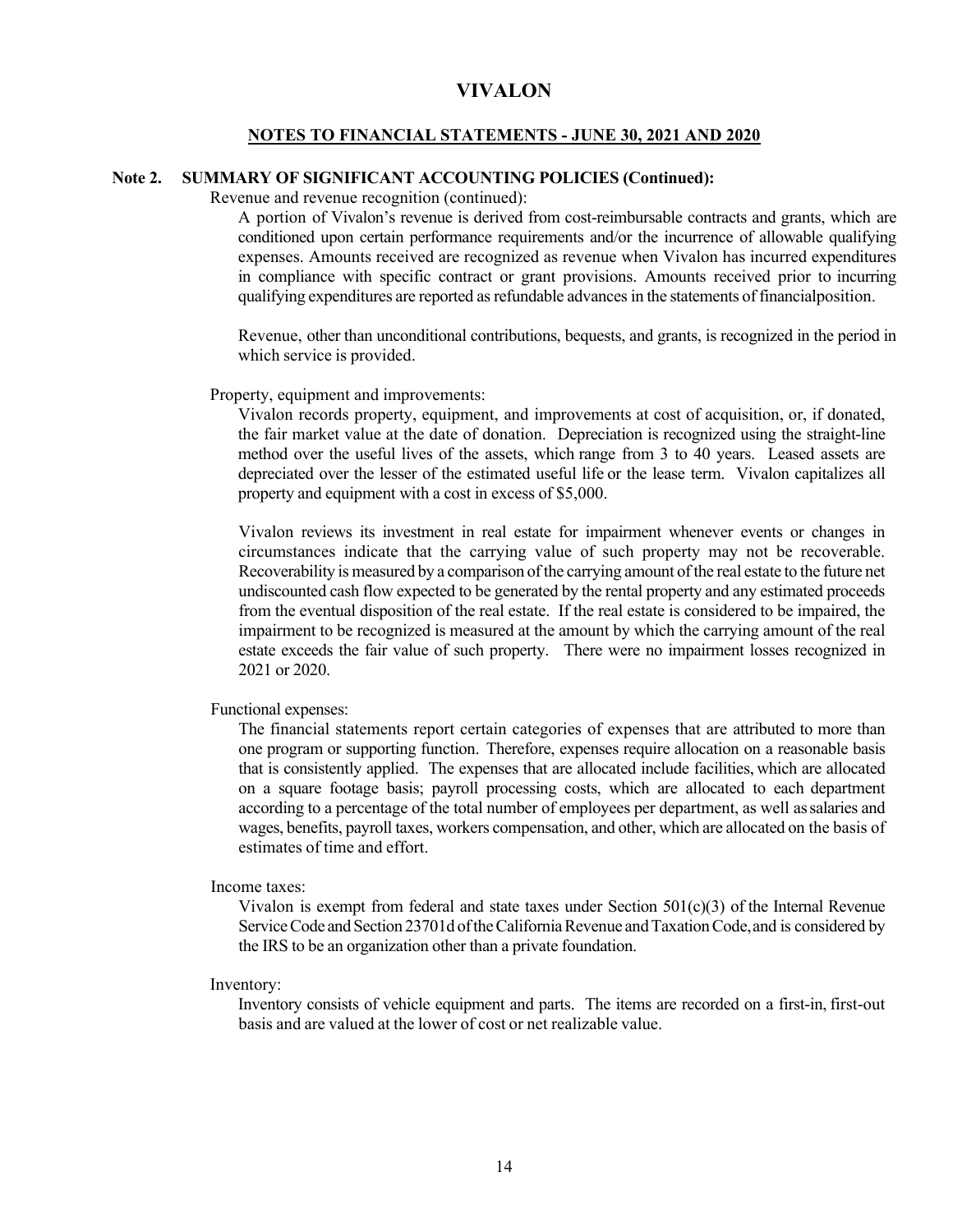#### **NOTES TO FINANCIAL STATEMENTS - JUNE 30, 2021 AND 2020**

### **Note 2. SUMMARY OF SIGNIFICANT ACCOUNTING POLICIES (Continued):**

In-kind donation:

Vivalon received the benefit of donated vehicles and other in-kind benefits during the year ended June 30, 2021, which were recorded at fair value based on the market approach on a non-recurring basis using quoted prices in active markets for identical assets (Level 1); significant other observable inputs (Level 2); and significant unobservable inputs (Level 3):

|          | Fair Value Measurements Using |        |           |             |        |                          |    |         |
|----------|-------------------------------|--------|-----------|-------------|--------|--------------------------|----|---------|
|          | Quoted Price                  |        |           | Significant |        |                          |    |         |
|          | in Active                     |        |           | Other       |        | Significant              |    |         |
|          | Markets for                   |        |           | Observable  |        | Unobservable             |    |         |
|          | <b>Identical Assets</b>       | Inputs |           |             | Inputs |                          |    |         |
|          | (Level 1)                     |        | (Level 2) |             |        | (Level 3)                |    | Total   |
| Vehicles | \$                            |        | S         | 481,456     | S      |                          | S  | 481,456 |
| Other    |                               |        |           | 8,065       |        |                          |    | 8,065   |
| Total    |                               |        | \$        | 489,521     | \$     | $\overline{\phantom{a}}$ | -S | 489,521 |

Volunteer service:

Vivalon receives contributions through services provided by over 318 volunteers annually. Though not recognized in the financial statements because their services do not require any specialized skills, they have an invaluable impact on our wide population of older adults, who receive support and services from Vivalon. Vivalon currently estimates the value of the following services at \$446,513 based on an hourly rate of \$29.

| Volunteer hours provided:                   |        |
|---------------------------------------------|--------|
| Jackson Café Service                        | 201    |
| Meals on Wheels                             | 7,755  |
| Carepool                                    | 3,200  |
| Non-Meals on Wheels Transportation Services | 2,943  |
| <b>Staff Support</b>                        | 75     |
| Programs including pantry and classes       | 1,223  |
| Total service hours provided                | 15,397 |

#### Advertising:

Vivalon expenses advertising costs as incurred. During the years ended June 30, 2021 and 2020, \$82,300 and \$29,072, respectively, was paid in advertising costs.

Reclassification of prior year presentation:

Certain prior year amounts have been reclassified for consistency with the current year presentation. These reclassifications had no effect on the reported results of operations.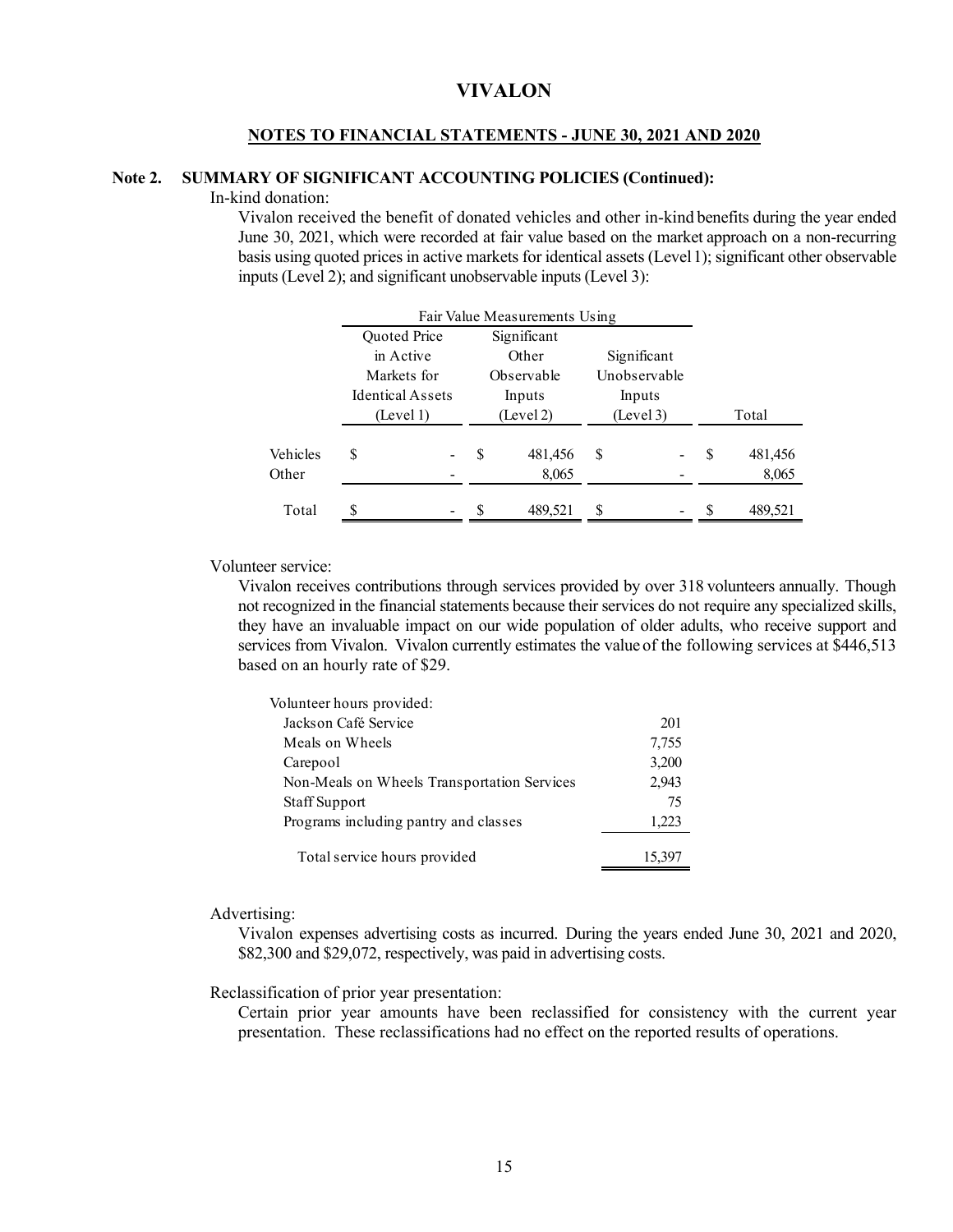#### **NOTES TO FINANCIAL STATEMENTS - JUNE 30, 2021 AND 2020**

## **Note 2. SUMMARY OF SIGNIFICANT ACCOUNTING POLICIES (Continued):**

Accounting Standards Update, ASU 2016-02, *Leases:* 

In February 2016, the FASB issued amendments to the way lessees record lease transactions. Upon implementation, lessees will be required to recognize at commencement the right-of-use asset and a lease liability representing the lessee's obligation to make lease payments arising from the lease, as discounted, for all leases except short-term leases. This Standard is effective for annual financial statements issued for fiscal years beginning after December 15, 2021, and early adoption is permitted. Management is currently evaluating the impact the amendments to this ASU will have on the financial statements of Vivalon.

#### **Note 3. NATURE OF ESTIMATES:**

The preparation of financial statements in conformity with generally accepted accounting principles requires management to make estimates and assumptions that affect certain reported amounts and disclosures. Accordingly, actual results could differ from those estimates.

#### **Note 4. LIQUIDITY AND AVAILABILITY OF RESOURCES:**

Financial assets that are available for general operating purposes, that is, without donor or other restrictions limiting their use, within one year of the statement of financial position date, consist of the following:

|                                         |    | June 30, 2021 |    | June 30, 2020 |
|-----------------------------------------|----|---------------|----|---------------|
| Cash and cash equivalents               | \$ | 8,985,781     | \$ | 6,434,740     |
| Accounts and grants receivable          |    | 1,287,164     |    | 1,883,782     |
| Current pledges and bequests receivable |    | 124,521       |    | 1,997,986     |
| Current investments                     |    | 796,480       |    | 597,982       |
| Totals                                  |    | 11,193,946    |    | 10,914,490    |
| Donor restricted net assets             |    | 9,992,097     |    | 9,343,711     |
| Programmatic equity investment          |    | (1,093,591)   |    | (1, 118, 171) |
| Time restricted                         |    | (222, 715)    |    | (282, 573)    |
| Total current donor restriction assets  |    | 8,675,791     |    | 7,942,967     |
| Available for general expenditure       | S  | 2,518,155     | S  | 2,971,523     |

Vivalon has a policy to position its financial assets to be available as its general operating expenditures, liabilities, and other obligations come due, with a goal to maintain financial assets (cash, receivables, and short-term investments) sufficient to meet at least 60 days of operational cash flow needs, which is approximately \$2,000,000. Vivalon invests cash in excess of daily requirements in short-term investments, CDs, and money market funds. Vivalon also has two lines of credit totaling up to \$1,900,000. As of June 30, 2021 and 2020, Vivalon had \$1,900,000 and \$1,000,000 remaining on the lines of credit, respectively, upon which it could draw to manage short-term liquidity needs.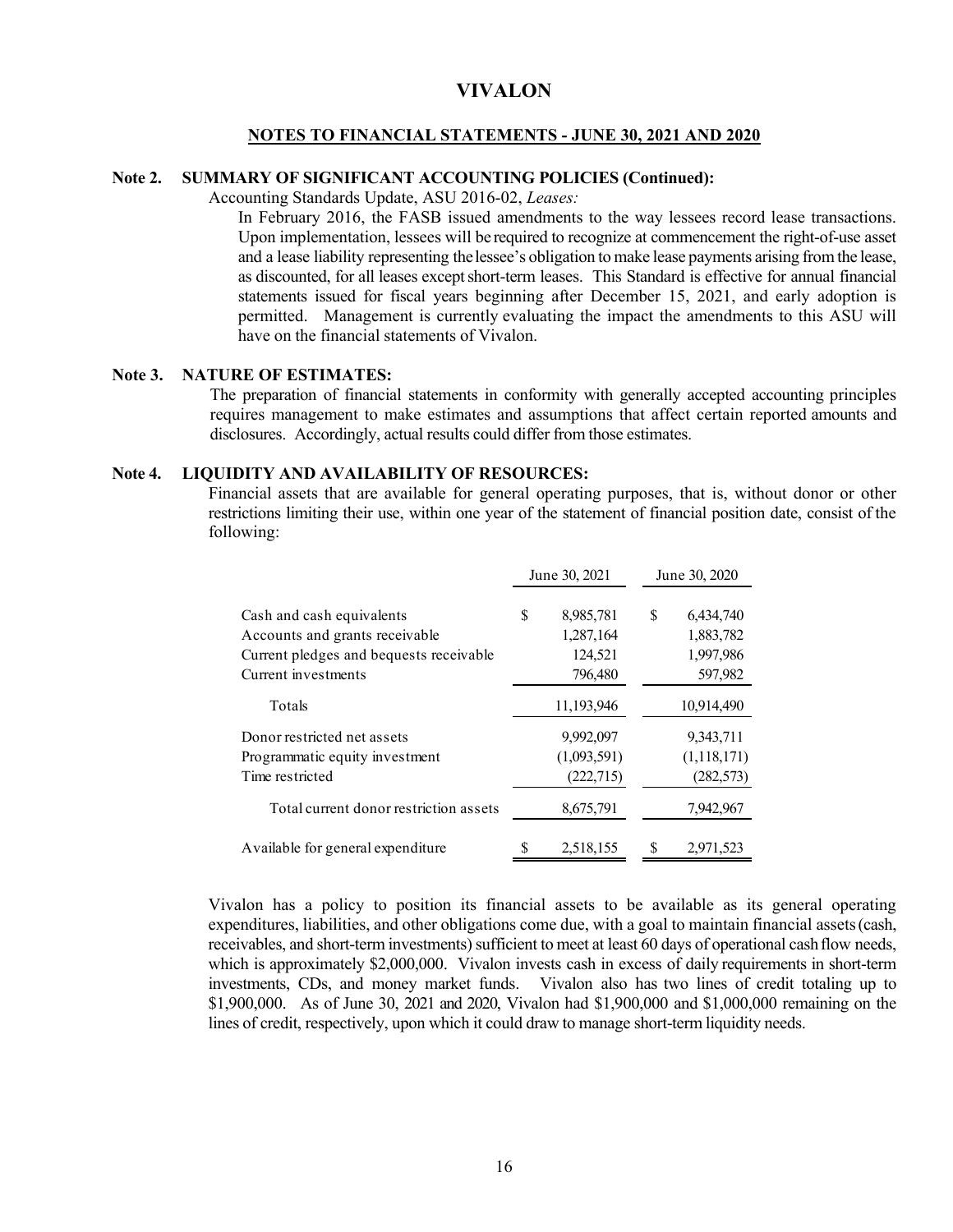## **NOTES TO FINANCIAL STATEMENTS - JUNE 30, 2021 AND 2020**

## **Note 5. PLEDGES AND BEQUESTS RECEIVABLE:**

Vivalon has been awarded unconditional pledges and unconditional bequests receivable as of June 30, 2021 and 2020, as follows:

|                                                        | Allowance               |             |                    |             |                   |  |  |  |  |  |
|--------------------------------------------------------|-------------------------|-------------|--------------------|-------------|-------------------|--|--|--|--|--|
|                                                        |                         |             | for Doubtful       |             |                   |  |  |  |  |  |
|                                                        |                         |             | Accounts (A) and   |             | Pledges and       |  |  |  |  |  |
|                                                        | Pledges and             |             | <b>Bequests</b>    |             |                   |  |  |  |  |  |
|                                                        | <b>Bequests</b>         |             | Present Value      | Receivable, |                   |  |  |  |  |  |
| Description                                            | Receivable,             | Discount(B) |                    |             | Net               |  |  |  |  |  |
| June 30, 2021:<br>Current portion<br>Long-term portion | \$<br>129,521<br>75,000 | \$          | (5,000)<br>(3,069) | S           | 124,521<br>71,931 |  |  |  |  |  |
|                                                        |                         |             |                    |             |                   |  |  |  |  |  |
| Totals                                                 | 204,521                 | S           | (8,069)            | \$          | 196,452           |  |  |  |  |  |
| June 30, 2020:                                         |                         |             |                    |             |                   |  |  |  |  |  |
| Current portion                                        | \$<br>2,052,774         | \$          | (54,788)           | S           | 1,997,986         |  |  |  |  |  |
| Long-term portion                                      | 98,300                  |             | (11, 784)          |             | 86,516            |  |  |  |  |  |
| Totals                                                 | 2,151,074               | \$          | (66, 572)          | \$          | 2,084,502         |  |  |  |  |  |

(A) 3 % for 2021and 2020

(B) 1.75% for 2021 and 2020

#### **Note 6. INVESTMENTS:**

The following are the major categories of investments measured at fair value on a recurring basis using the market method during the years ended June 30, 2021 and 2020, using quoted prices in active markets for identical assets (Level 1); significant other observable inputs (Level 2); and significant unobservable inputs (Level 3):

|                              | Fair Value Measurements Using                       |                                  |                                   |                      |                                     |             |   |         |
|------------------------------|-----------------------------------------------------|----------------------------------|-----------------------------------|----------------------|-------------------------------------|-------------|---|---------|
|                              |                                                     | <b>Ouoted Price</b><br>in Active |                                   | Significant<br>Other |                                     | Significant |   |         |
|                              | Markets for<br><b>Identical Assets</b><br>(Level 1) |                                  | Observable<br>Inputs<br>(Level 2) |                      | Unobservable<br>Inputs<br>(Level 3) |             |   |         |
| Description                  |                                                     |                                  |                                   |                      |                                     |             |   | Total   |
| June 30, 2021                |                                                     |                                  |                                   |                      |                                     |             |   |         |
| Fixed income, preferred      | \$                                                  | 394,464                          | S                                 |                      | S                                   |             | S | 394,464 |
| Fixed income, government and |                                                     |                                  |                                   |                      |                                     |             |   |         |
| non-government, non-current  |                                                     |                                  |                                   | 73,852               |                                     |             |   | 73,852  |
| Cash equivalent              |                                                     | 46,554                           |                                   |                      |                                     |             |   | 46,554  |
| ETF's                        |                                                     | 352,718                          |                                   |                      |                                     |             |   | 352,718 |
| Accrued interest             |                                                     | 2,744                            |                                   |                      |                                     |             |   | 2,744   |
| Totals                       |                                                     | 796,480                          |                                   | 73,852               |                                     |             |   | 870,332 |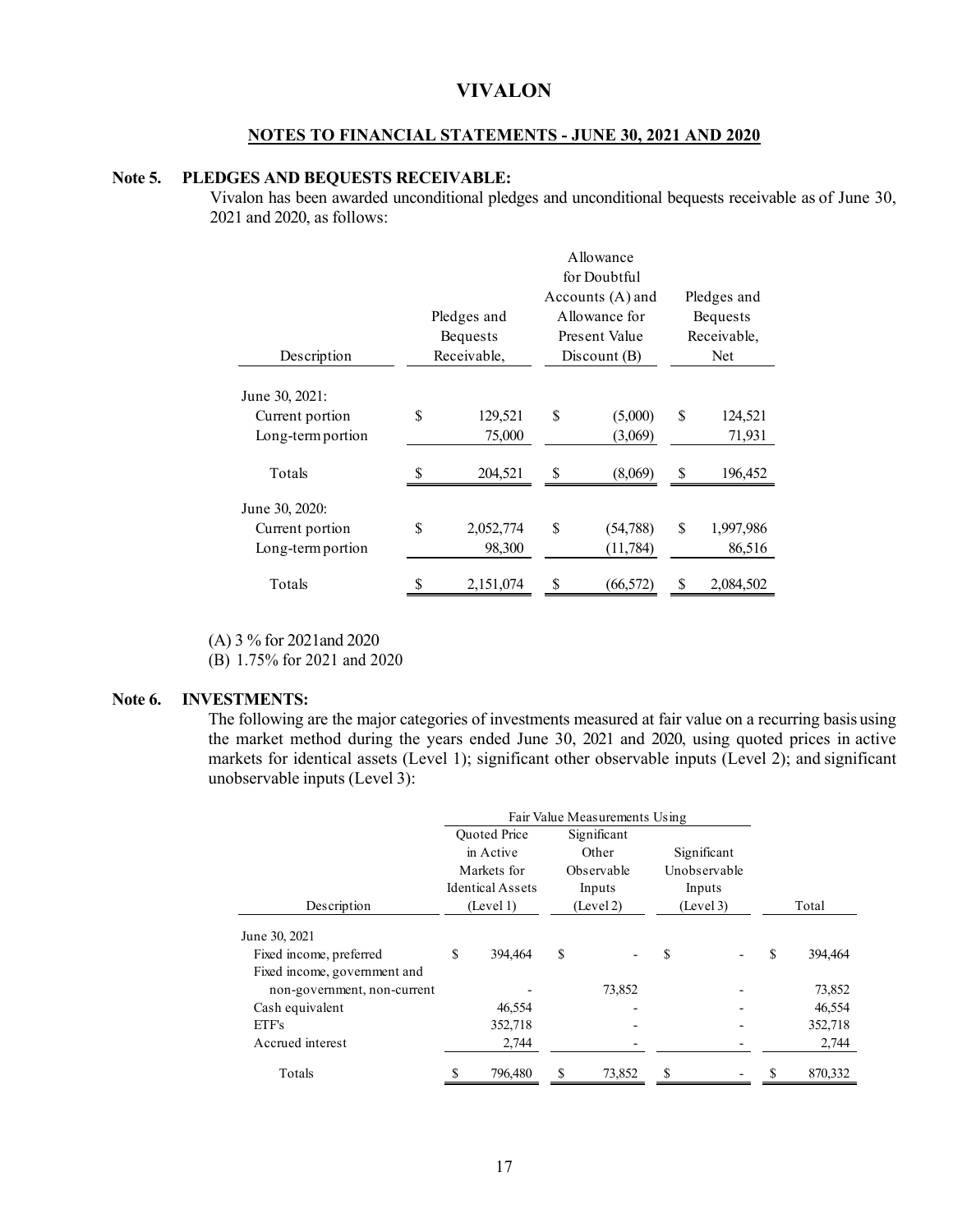## **NOTES TO FINANCIAL STATEMENTS - JUNE 30, 2021 AND 2020**

## **Note 6. INVESTMENTS (Continued):**

|                              | Fair Value Measurements Using |                                    |    |            |        |              |   |         |
|------------------------------|-------------------------------|------------------------------------|----|------------|--------|--------------|---|---------|
|                              |                               | <b>Ouoted Price</b><br>Significant |    |            |        |              |   |         |
|                              |                               | in Active                          |    | Other      |        | Significant  |   |         |
|                              |                               | Markets for                        |    | Observable |        | Unobservable |   |         |
|                              |                               | <b>Identical Assets</b>            |    | Inputs     | Inputs |              |   |         |
| Description                  |                               | (Level 1)                          |    | (Level 2)  |        | (Level 3)    |   | Total   |
| June 30, 2020                |                               |                                    |    |            |        |              |   |         |
| Fixed income, preferred      | S                             | 330,082                            | \$ |            | S      |              | S | 330,082 |
| Fixed income, government and |                               |                                    |    |            |        |              |   |         |
| non-government, non-current  |                               |                                    |    | 100,327    |        |              |   | 100,327 |
| Equity investments           |                               | 13,422                             |    |            |        |              |   | 13,422  |
| ETF's                        |                               | 251,251                            |    |            |        |              |   | 251,251 |
| Accrued interest             |                               | 3,227                              |    |            |        |              |   | 3,227   |
| Totals                       |                               | 597,982                            |    | 100,327    |        |              |   | 698,309 |

The following summarizes the investment income, including amounts earned on interest-bearing cash accounts, for the years ended June 30:

|                                              |     | 2021    |   | 2020     |  |
|----------------------------------------------|-----|---------|---|----------|--|
| Interest and dividend income, including      |     |         |   |          |  |
| interest earned on interest-bearing accounts | \$. | 45,468  | S | 58,046   |  |
| Unrealized gain (loss) on investments        |     | 134,959 |   | (33,872) |  |
| Investment management fees                   |     | (7,087) |   | (6, 438) |  |
| Totals                                       |     | 173,340 |   | 17,736   |  |

## **Note 7. CHARITABLE REMAINDER TRUST:**

Vivalon is the charitable remainder beneficiary for a charitable remainder trust (CRT) holding cash and marketable securities. The CRT is subject to a life estate, whereby the assets, upon death of the income beneficiary, are distributed to Vivalon.

The CRT is measured at fair value using the market approach on a recurring basis during the years ended June 30, 2021 and 2020, as follows:

|                                | Fair Value Measurements Using |             |  |              |  |        |             |    |         |
|--------------------------------|-------------------------------|-------------|--|--------------|--|--------|-------------|----|---------|
|                                | <b>Ouoted Price</b>           | Significant |  |              |  |        |             |    |         |
|                                | in Active                     | Other       |  | Significant  |  |        |             |    |         |
|                                | Markets for                   | Observable  |  | Unobservable |  |        |             |    |         |
|                                | <b>Identical Assets</b>       | Inputs      |  | Inputs       |  |        | Measured at |    |         |
| Description                    | (Level 1)                     | (Level 2)   |  | (Level 3)    |  |        | Cost or NAV |    | Total   |
| Charitable remainder<br>trust: |                               |             |  |              |  |        |             |    |         |
| 2021                           | ¢                             | S           |  | \$.          |  | $-$ \$ | 212.215     | -S | 212.215 |
|                                |                               |             |  |              |  |        |             |    |         |
| 2020                           |                               |             |  |              |  |        | 182,573     |    | 182,573 |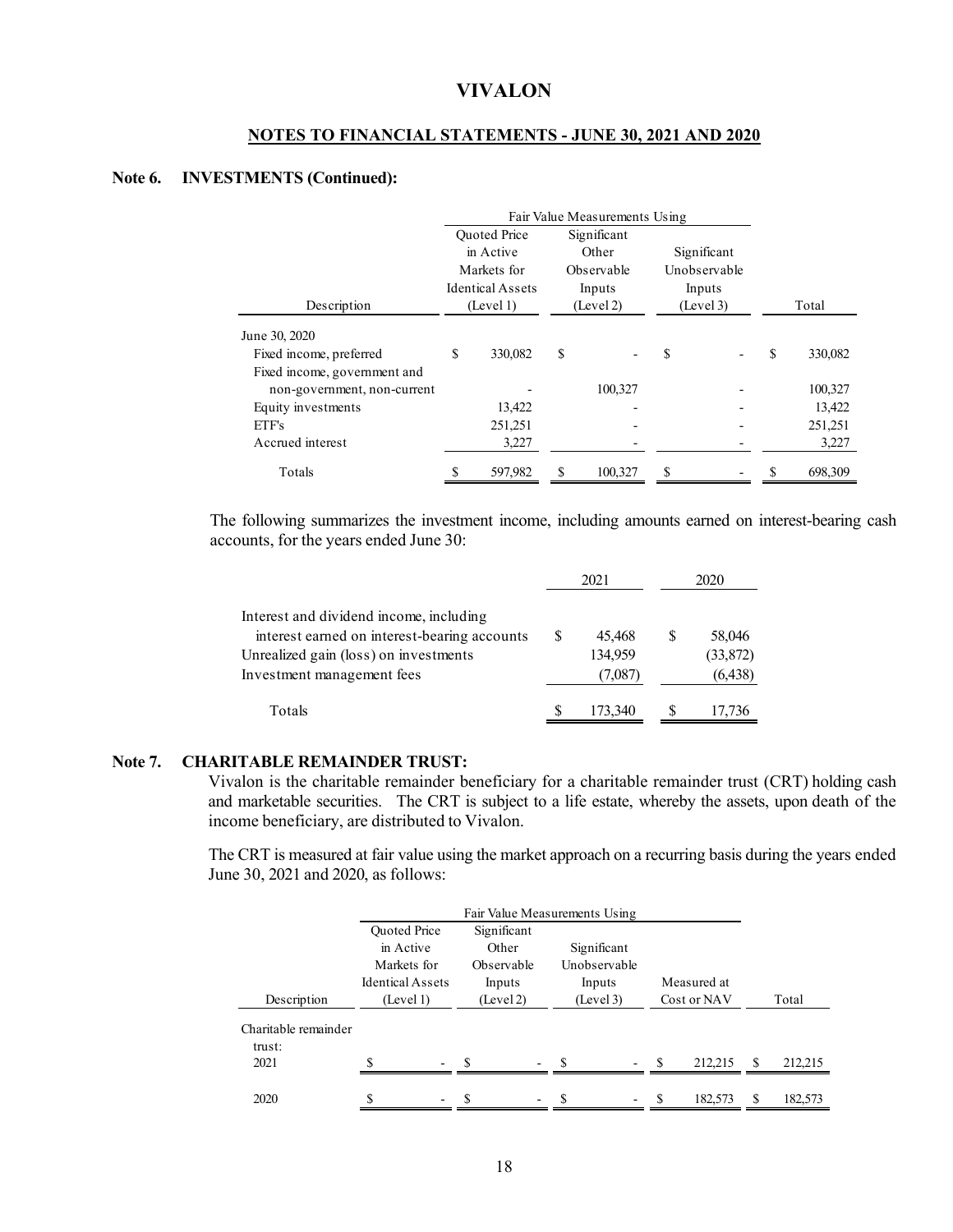### **NOTES TO FINANCIAL STATEMENTS - JUNE 30, 2021 AND 2020**

## **Note 7. CHARITABLE REMAINDER TRUST (Continued):**

The following is a reconciliation of the beginning and ending balances for the charitable remainder trust:

| Balance, June 30, 2019<br>Unrealized gain/loss | 119,523<br>S<br>63,050 |
|------------------------------------------------|------------------------|
| Balance, June 30, 2020<br>Unrealized gain/loss | 182,573<br>29,642      |
| Balance, June 30, 2021                         | 212,215<br>S           |

## **Note 8. PROGRAMMATIC EQUITY INSTRUMENTS:**

In August 2017, Marinspace, a  $501(c)(3)$  nonprofit organization based in Marin CA, announced its intention to wind down its operations and gift 70 Skyview Property to a worthy nonprofit or collaboration of nonprofits. In November 2017, after an exhaustive vetting process, the Marin Center for Independent Living (MCIL) and Vivalon were selected to receive the gift as a result of their strategic vision for the long-term vision of creating the Marin Aging and Disability Institute.

The formation of the Marin Aging and Disability Institute (MADI) will serve as a critical community resource for Marin County residents who desire to age in place and access the social services and supports they need. MADI will take a "No-Wrong Door," approach to service delivery where community-based organizations serving older adults and people with disabilities will be invited to colocate and/or establish offices at the Skyview campus for one-stop intake and enrollment into multiagency services.

The MADI campus will provide what the health care sector refers to as "coordinated care", the strategic collaboration and coordination of services from multiple service providers that meets the individual where they are at and provides them with the support they need in a timely fashion. Coordinated care takes many forms: facilitating transportation to and from medical appointments, accessing food and nutritional support, participating in an adult day health program, navigating public and private benefits, hiring a caregivers to support an individual in their activities of daily living and/or reducing fall risk through home access modifications.

In June, 2018, the Marin Aging and Disability Institute LLC was formed for the specific purpose of holding title to property, including real and personal property located at 70 Skyview Terrace, San Rafael, California, 94903, managing, operating, leasing and otherwise dealing with the property to principally house public agencies and nonprofit organizations providing services for the public benefit and those in need, including but not limited to aging, disability, health, education, housing and human services. Vivalon and MCIL are each 50% Members in the LLC. In June 2018, MADI was granted 501(c)(3) tax exempt status by the IRS.

MCIL and Vivalon have established a comprehensive Operating Agreement in order to complete the organization of the company, provide for the governance of the company and establish conduct for the company's business. The establishment of MADI will move the County forward and create systems change by redefining how Marin's elders and individuals with disabilities live, learn, earn and age in place.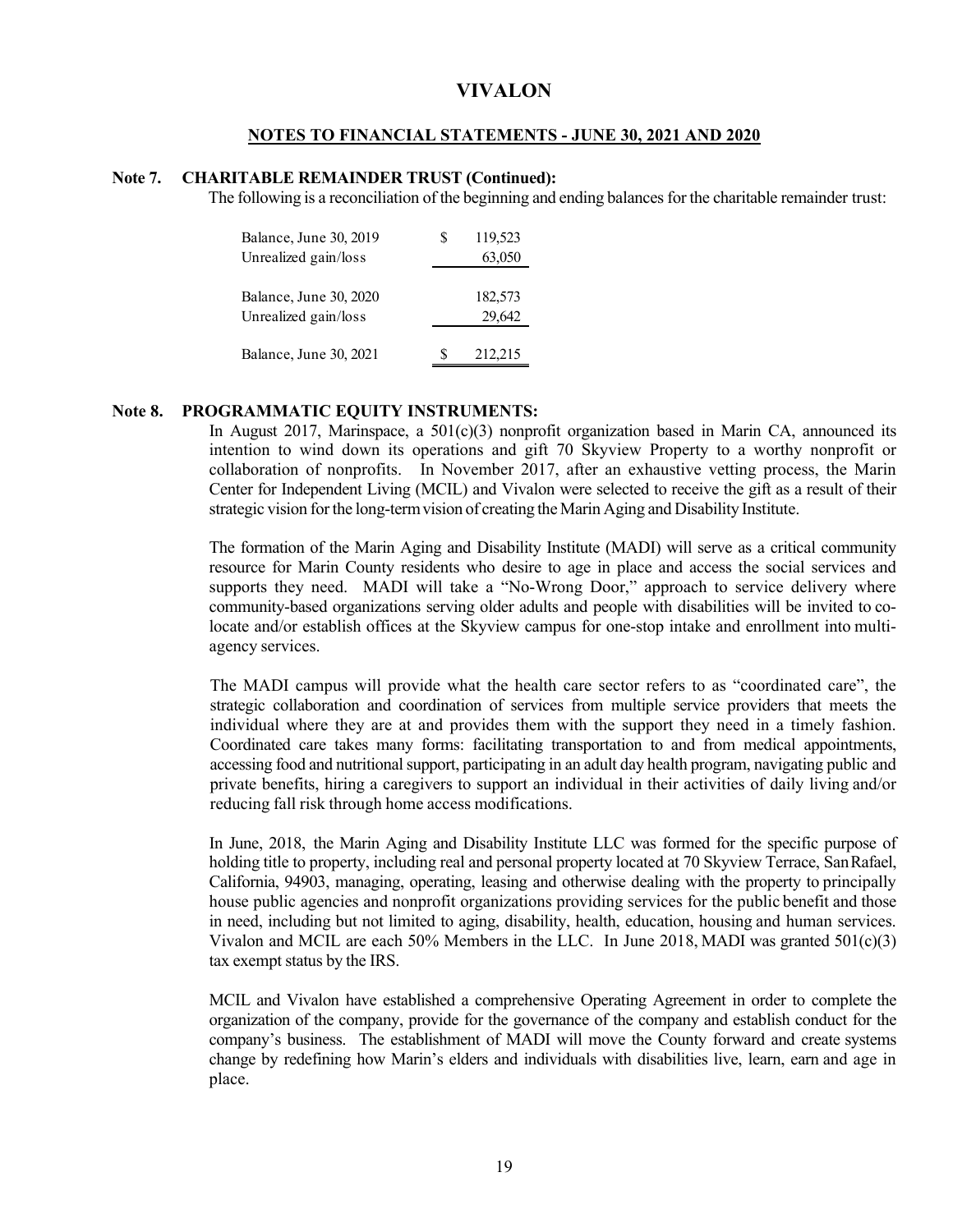### **NOTES TO FINANCIAL STATEMENTS - JUNE 30, 2021 AND 2020**

## **Note 8. PROGRAMMATIC EQUITY INSTRUMENTS (Continued):**

The management of the business and assets of the MADI LLC are vested solely in six Managers (the "Managers"), three appointed by MCIL and three appointed by Vivalon. Each of the Members shall have the power to fill vacancies, and remove and replace the Managers appointed by them respectively, from time to time, with or without cause. The Managers shall have the full and sole power and authority to manage, control and conduct the business and affairs of the MADI LLC and may exercise all powers of the Company without the need for further approval by the Members or any additional or successor members of the Company.

The asset transfer from Marinspace to MADI was completed on October 31, 2018. Vivalon, as a 50% member of the MADI LLC, recorded a programmatic investment in the amount of \$1,093,591 and \$1,118,171 based on the net assets of that organization as of June 30, 2021 and 2020, respectively.

The summarized internal financial statements for MADI LLC at June 30, 2021 and 2020, are as follows:

|                                         | 2021 |           | 2020 |           |
|-----------------------------------------|------|-----------|------|-----------|
| ASSETS:                                 |      |           |      |           |
| Cash and cash equivalents               | \$   | 371,305   | S    | 341,959   |
| Deposit                                 |      | 2,560     |      | 2,560     |
| Accounts receivable                     |      | 34,954    |      |           |
| Intangibles, net                        |      |           |      | 40,491    |
| Land and buildings, net                 |      | 2,361,535 |      | 2,404,313 |
| <b>TOTAL ASSETS</b>                     | S    | 2,770,354 | S.   | 2,789,323 |
| <b>LIABILITIES:</b>                     |      |           |      |           |
| Accounts payable                        | \$   | 32,481    | \$   |           |
| Tenant security deposit                 |      | 23,977    |      | 23,347    |
| Long-term loan                          |      | 526,714   |      | 529,635   |
| <b>TOTAL LIABILITIES</b>                |      | 583,172   |      | 552,982   |
| <b>NET ASSETS</b>                       |      | 2,187,182 |      | 2,236,341 |
| <b>TOTAL LIABILITIES AND NET ASSETS</b> | \$   | 2,770,354 | \$   | 2,789,323 |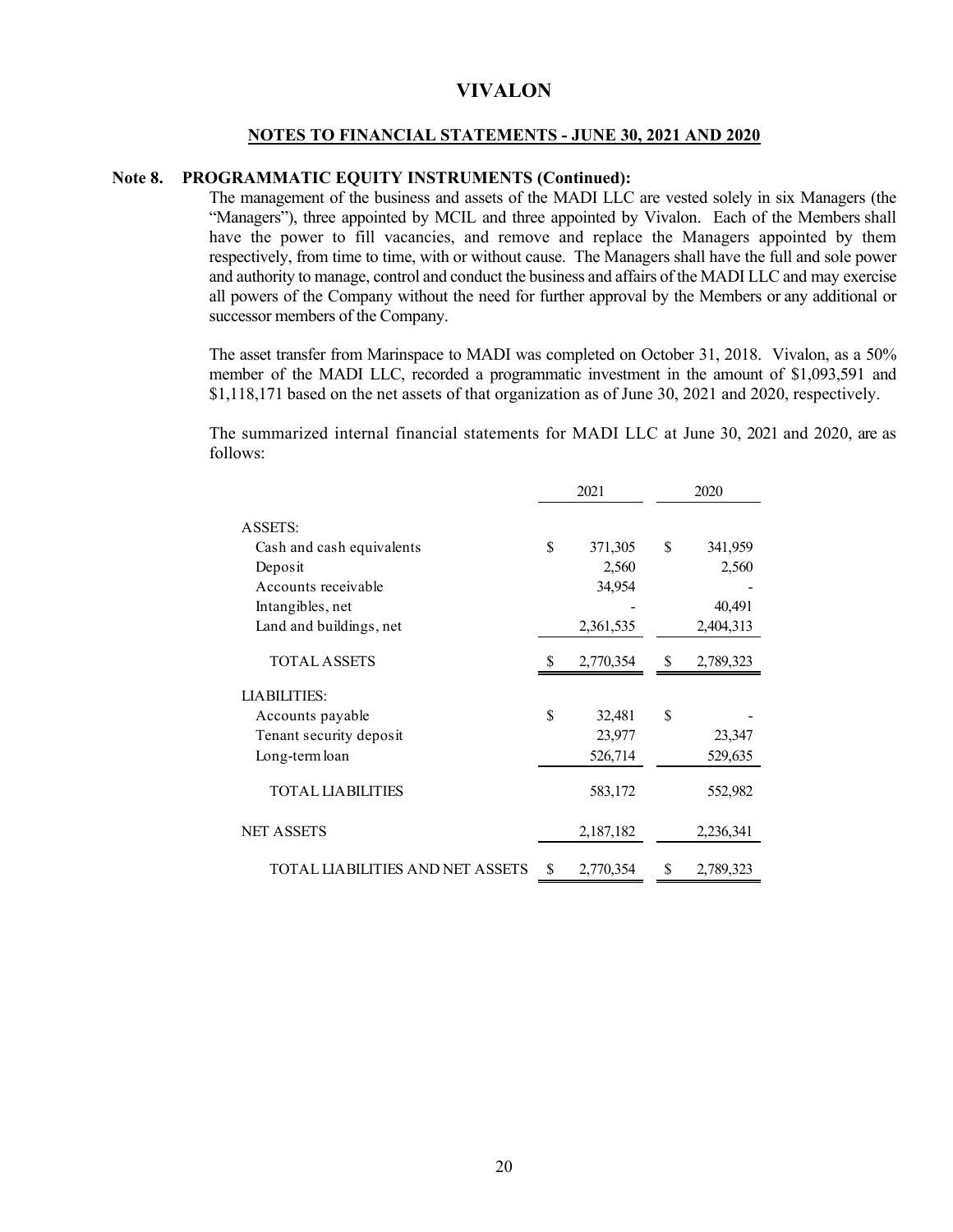#### **NOTES TO FINANCIAL STATEMENTS - JUNE 30, 2021 AND 2020**

## **Note 8. PROGRAMMATIC EQUITY INSTRUMENETS (Continued):**

The programmatic equity instrument is measured at fair value using the equity approach on a recurring basis during the years ended June 30, 2021 and 2020, as follows:

|                                               | Fair Value Measurements Using |             |                          |                       |                 |
|-----------------------------------------------|-------------------------------|-------------|--------------------------|-----------------------|-----------------|
|                                               | Quoted Price                  | Significant |                          |                       |                 |
|                                               | in Active                     | Other       | Significant              |                       |                 |
|                                               | Markets for                   | Observable  | Unobservable             |                       |                 |
|                                               | <b>Identical Assets</b>       | Inputs      | Inputs                   | Measured at           |                 |
| Description                                   | (Level 1)                     | (Level 2)   | (Level 3)<br>Cost or NAV |                       | Total           |
| Programmatic<br>Equity<br>Instrument:<br>2021 |                               | -S          | $-$ \$<br>$\blacksquare$ | 1,093,591<br><b>S</b> | 1,093,591<br>S. |
|                                               |                               |             |                          |                       |                 |
| 2020                                          |                               | S           | S                        | 1,118,171<br>S        | S<br>1,118,171  |

The following is a reconciliation of the beginning and ending balances for assets, using the market approach, for the programmatic equity instruments:

|   | 1,074,477             |
|---|-----------------------|
|   | 43.694                |
|   | 1,118,171<br>(24,580) |
| S | 1,093,591             |
|   |                       |

## **Note 9. PROPERTY, EQUIPMENT AND IMPROVEMENTS:**

Property, equipment, and improvements consisted of the following at June 30:

|                                     |   | June 30, 2021 | June 30, 2020 |             |  |
|-------------------------------------|---|---------------|---------------|-------------|--|
| Land                                | S | 365,482       |               | 365,482     |  |
| Building and leasehold improvements |   | 2,218,486     |               | 2,221,722   |  |
| Furniture, vehicles and equipment   |   | 2,881,257     |               | 2,376,184   |  |
|                                     |   | 5,465,225     |               | 4,963,388   |  |
| Less: accumulated depreciation      |   | (3,515,692)   |               | (3,147,616) |  |
| Totals                              |   | 1,949,533     |               | 1,815,772   |  |

Depreciation expense for the years ended June 30, 2021 and 2020, was \$368,111 and \$310,599, respectively.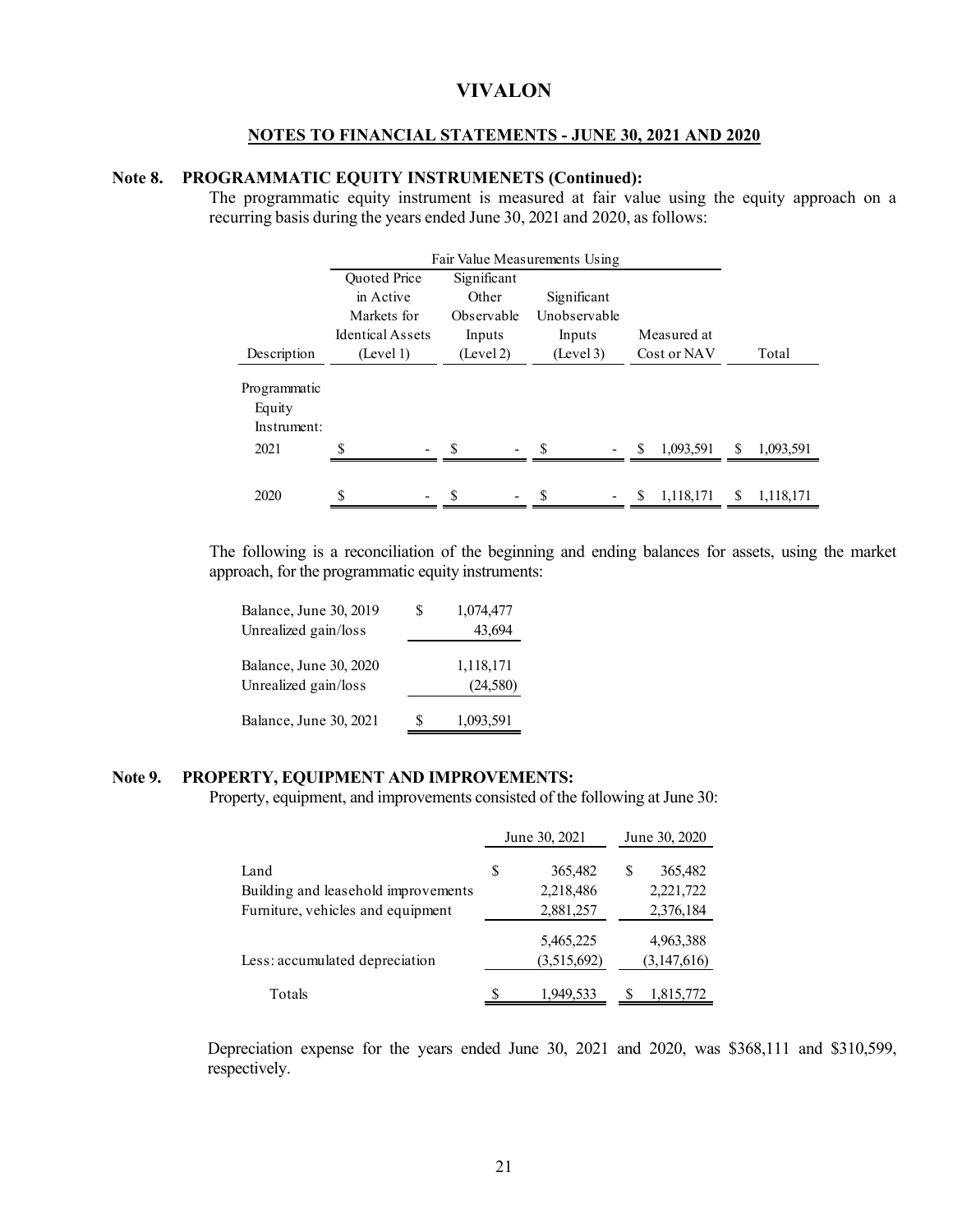#### **NOTES TO FINANCIAL STATEMENTS - JUNE 30, 2021 AND 2020**

## **Note 9. PROPERTY, EQUIPMENT AND IMPROVEMENTS (Continued):**

In addition to the vehicles shown above, Vivalon utilizes vehicles owned by the Marin County Transit District to provide transit services. The value of those County-owned vehicles is not reflected in these financial statements.

During the year ended June 30, 2013, Vivalon entered into a memorandum of understanding to renovate the existing building (see Note 18). As of June 30, 2021 and 2020, \$286,322 and \$33,389, respectively, was incurred in unreimbursed pre-development costs related to this project.

## **Note 10. LOANS PAYABLE:**

#### Loan  $#2$ :

On May 5, 2016, Vivalon entered into a promissory note up to \$200,000 with the Bank of Marin. The note is secured by a motor vehicle, inventory, chattel paper, accounts, equipment, and general intangibles, as described in the Security Agreement. The note allows for interest-only payments on amounts drawn at the fixed rate of 4.125% per annum for 6 months, followed by 59 payments of principal and interest of \$743 through the maturity date of November 5, 2021. As of June 30, 2021 and 2020, \$3,029 and \$11,617, respectively, was outstanding on this loan.

#### Loan  $#3$ :

On June 27, 2018, Vivalon entered into a promissory note up to \$800,000 with the Bank of Marin. The note is secured by a motor vehicle, inventory, chattel paper, accounts, equipment, and general intangibles, as described in the Security Agreement. The note allows for interest-only monthly payments on the amounts drawn at the fixed rate of 5% per annum for 7 months, followed by 36 payments of principal and interest of \$23,999 through the maturity date of February 5, 2022. As of June 30, 2021 and 2020, \$141,899 and \$273,439 , respectively, was outstanding on this loan.

The estimated future minimum payments under these long-term loans are as follows:

| Year Ending<br>June 30, |            | Loan $#2$ | Loan $#3$ | Total   |
|-------------------------|------------|-----------|-----------|---------|
| 2022                    | 3,029<br>S |           | 141,899   | 144,928 |
|                         |            | 3,029     | 141,899   | 144.928 |

## **Note 11. CONDITIONAL GRANT/PPP LOAN:**

Vivalon received a \$1,537,775 SBA Paycheck Protection Plan (PPP) loan provided through the CARES Act on April 27, 2020 and a second PPP loan for the same amount on February 7, 2021. The first PPP loan was fully forgiven by the SBA on August 27, 2021 and Vivalon will be filing its forgiveness application for the second loan in December 2021, which it also expects to be fully forgiven. The second loan matures on February 5, 2026 and bears interest at a fixed rate of 1%.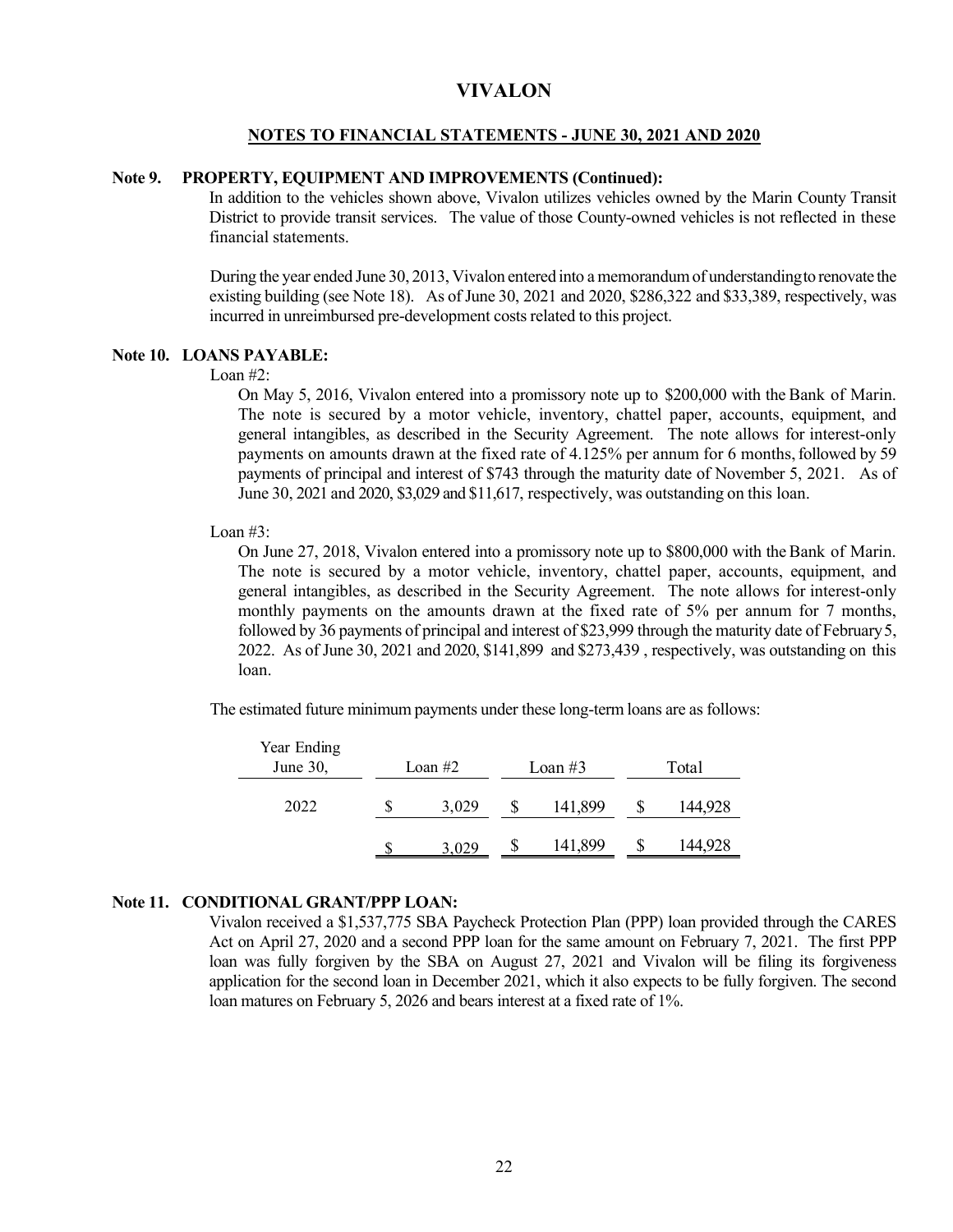#### **NOTES TO FINANCIAL STATEMENTS - JUNE 30, 2021 AND 2020**

## **Note 11. CONDITIONAL GRANT/PPP LOAN: (Continued)**

The future minimum principal payments under the second loan, if the full amount is not forgiven, are as follows:

| Year Ending |    |           |
|-------------|----|-----------|
| June 30,    |    |           |
| 2022        | \$ | 5,783     |
| 2023        |    | 301,496   |
| 2024        |    | 304,524   |
| 2025        |    | 307,584   |
| 2026        |    | 618,388   |
|             | S  | 1,537,775 |

## **Note 12. LINES OF CREDIT:**

In December 2019, Vivalon refinanced its existing \$400,000 revolving line of credit and secured a new \$1,500,000 non-revolving credit line with Bank of Marin. Both lines of credit are secured by the 930 Tamalpais, San Rafael property and have interest-only monthly payments, with a principal due at maturity or upon the sale of the property. The maturity date of the original line of credit is 12/5/2021, and the new line of credit matures January 5, 2025. Amounts drawn on the loans bear interest at the bank's Prime Rate plus 0.5% for the smaller line and Prime rate plus 0.25% for the larger line. The bank's Prime Rate was 4.75% and 3.25% in 2021 and 2020. As of June 30, 2021 and 2020, there were no amounts outstanding on the original line of credit. As of June 30, 2021 and 2020, the outstanding balances on the new line of credit were \$0 and \$900,000, respectively.

#### **Note 13. NET ASSETS WITH DONOR RESTRICTIONS:**

Net assets with donor restrictions represent donations, grants, and gifts to Vivalon, which have been restricted by time and/or purpose and consisted of the following at June 30, 2021 and 2020:

|                                  | Contributions<br>June 30,<br>2020<br>and Income |           |   | Released from<br>Restrictions |    | June 30,<br>2021 |    |           |
|----------------------------------|-------------------------------------------------|-----------|---|-------------------------------|----|------------------|----|-----------|
| Vehicles                         | S                                               | 65,054    | S | 481,456                       | \$ | (65,054)         | \$ | 481,456   |
| New Building Capital campaign    |                                                 | 6,752,913 |   | 434,959                       |    |                  |    | 7,187,872 |
| Programmatic equity instruments  |                                                 | 1,118,171 |   | (24,580)                      |    |                  |    | 1,093,591 |
| <b>Nutrition Programs</b>        |                                                 |           |   | 319,856                       |    | (319, 856)       |    |           |
| CarePool Program                 |                                                 |           |   | 24,994                        |    | (24,994)         |    |           |
| Healthcare rides                 |                                                 | 35,000    |   | 70                            |    | (6,607)          |    | 28,463    |
| Lifelong Learning Program (LLLP) |                                                 | 880,000   |   |                               |    |                  |    | 880,000   |
| Healthy Aging Program (HAP)      |                                                 | 210,000   |   | 52,820                        |    | (224, 820)       |    | 38,000    |
| County Emergency Services        |                                                 |           |   | 3,496                         |    | (3,496)          |    |           |
| AAI Inform and Consent           |                                                 |           |   | 60,000                        |    |                  |    | 60,000    |
| Time-restricted                  |                                                 | 282,573   |   | 29,642                        |    | (89,500)         |    | 222,715   |
|                                  | S                                               | 9,343,711 | S | 1,382,713                     | \$ | (734, 327)       | S  | 9,992,097 |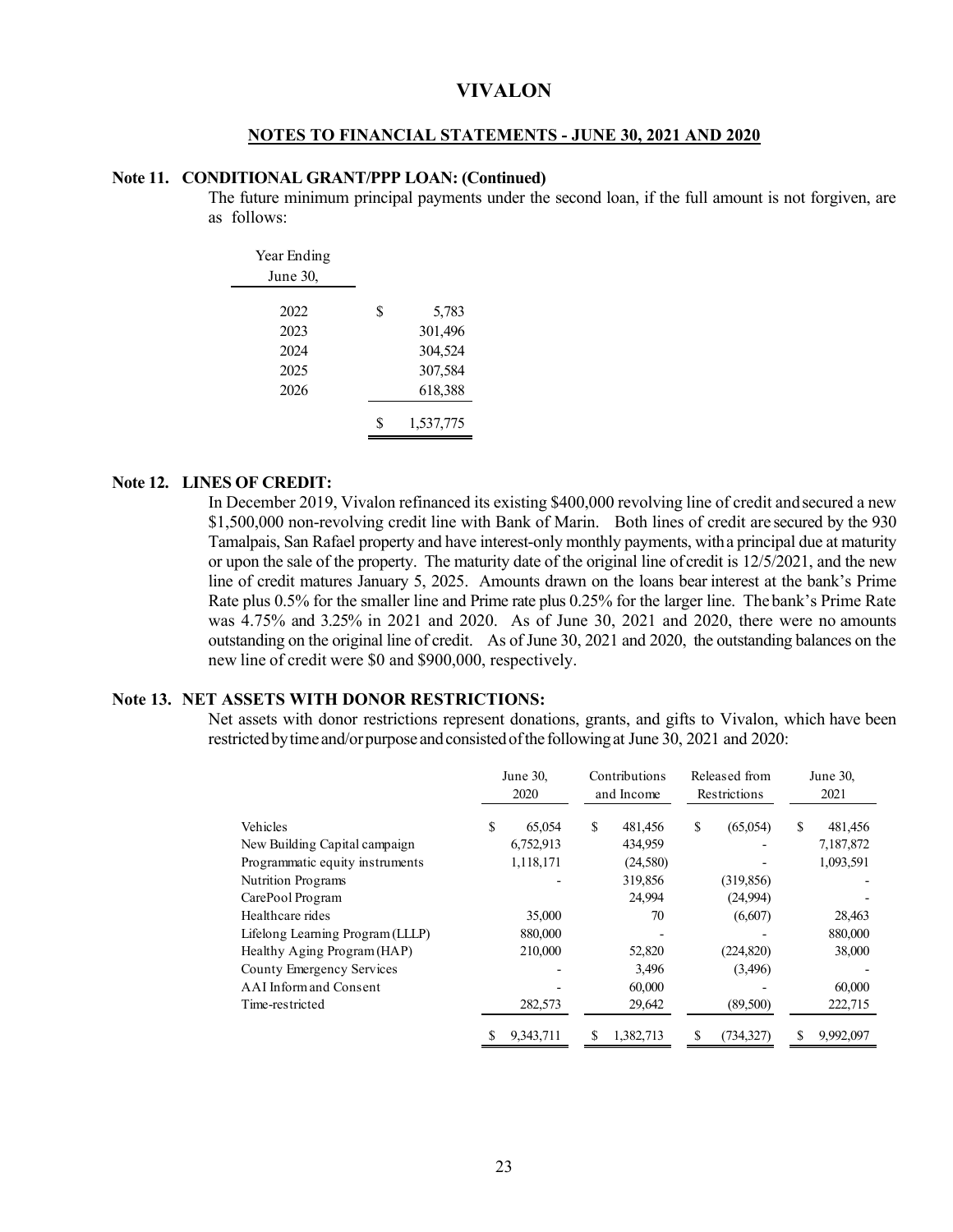## **NOTES TO FINANCIAL STATEMENTS - JUNE 30, 2021 AND 2020**

## **Note 13. NET ASSETS WITH DONOR RESTRICTIONS (Continued):**

|                                        |   | June 30.<br>2019 |   | Contributions<br>and Income |    | Released from<br>Restrictions |   | June 30,<br>2020 |  |
|----------------------------------------|---|------------------|---|-----------------------------|----|-------------------------------|---|------------------|--|
| HAC Capital Campaign                   | S | 3.290.540        | S | 3,462,373                   | \$ |                               | S | 6,752,913        |  |
| Programmatic Equity Instruments (MADI) |   | 1,074,477        |   | 43,694                      |    |                               |   | 1,118,171        |  |
| Lifelong Learning Program (LLLP)       |   |                  |   | 996,410                     |    | (158,910)                     |   | 837,500          |  |
| Healthy Aging Program (HAP)            |   | 150,000          |   | 252,500                     |    | (150,000)                     |   | 252,500          |  |
| Nutrition Programs                     |   |                  |   | 130,432                     |    | (130, 432)                    |   |                  |  |
| CarePool Program                       |   |                  |   | 96,876                      |    | (96, 876)                     |   |                  |  |
| Healthcare Rides                       |   |                  |   | 35,000                      |    |                               |   | 35,000           |  |
| Vehicles                               |   | 65,054           |   | 491,777                     |    | (491,777)                     |   | 65,054           |  |
| County Emergency Services              |   |                  |   | 15,000                      |    | (15,000)                      |   |                  |  |
| Community Census Program               |   |                  |   | 22,447                      |    | (22, 447)                     |   |                  |  |
| Time-Restricted (Trusts)               |   | 219,523          |   | 63,050                      |    |                               |   | 282,573          |  |
|                                        | S | 4,799,594        | S | 5,609,559                   | S  | (1,065,442)                   | S | 9,343,711        |  |

### **Note 14. SPECIAL EVENTS:**

There were no special events in the year ended June 30, 2021 due to the Covid-19 pandemic. During the year ended June 30, 2021, Vivalon held special events resulting in net income as follows:

|                                 |   | 2021 | 2020 |           |  |
|---------------------------------|---|------|------|-----------|--|
| Special event donations         | S |      | S    | 143,965   |  |
| Farned income:                  |   |      |      |           |  |
| Farned income                   |   |      |      | 22,878    |  |
| Less: direct expenses           |   |      |      | (35,111)  |  |
| Net special event earned income |   |      |      | (12, 233) |  |
| Total event net income          |   |      |      | 131,732   |  |

#### **Note 15. COMMITMENTS UNDER OPERATING LEASES:**

Vivalon has entered into operating leases for parking, buildings, vehicles and equipment.

Minimum future obligations under these non-cancellable operating leases are as follows at June 30:

| Year Ending |    | Parking Lots  | Other    |         |           |        |       |           |
|-------------|----|---------------|----------|---------|-----------|--------|-------|-----------|
| June 30,    |    | and Buildings | Vehicles |         | Equipment |        | Total |           |
| 2022        | \$ | 445.991       | \$       | 178,392 | S         | 19,548 | \$    | 643,931   |
| 2023        |    | 203,160       |          | 175,762 |           | 16,240 |       | 395,162   |
| 2024        |    | 4.750         |          | 169,785 |           | 200    |       | 174,735   |
| 2025        |    |               |          | 79,010  |           |        |       | 79,010    |
|             | S  | 653,901       | \$       | 602,949 | S         | 35,988 | S     | 1,292,838 |

Total rent expense during the years ended June 30, 2021 and June 30, 2020 was \$522,752 and \$422,521, respectively.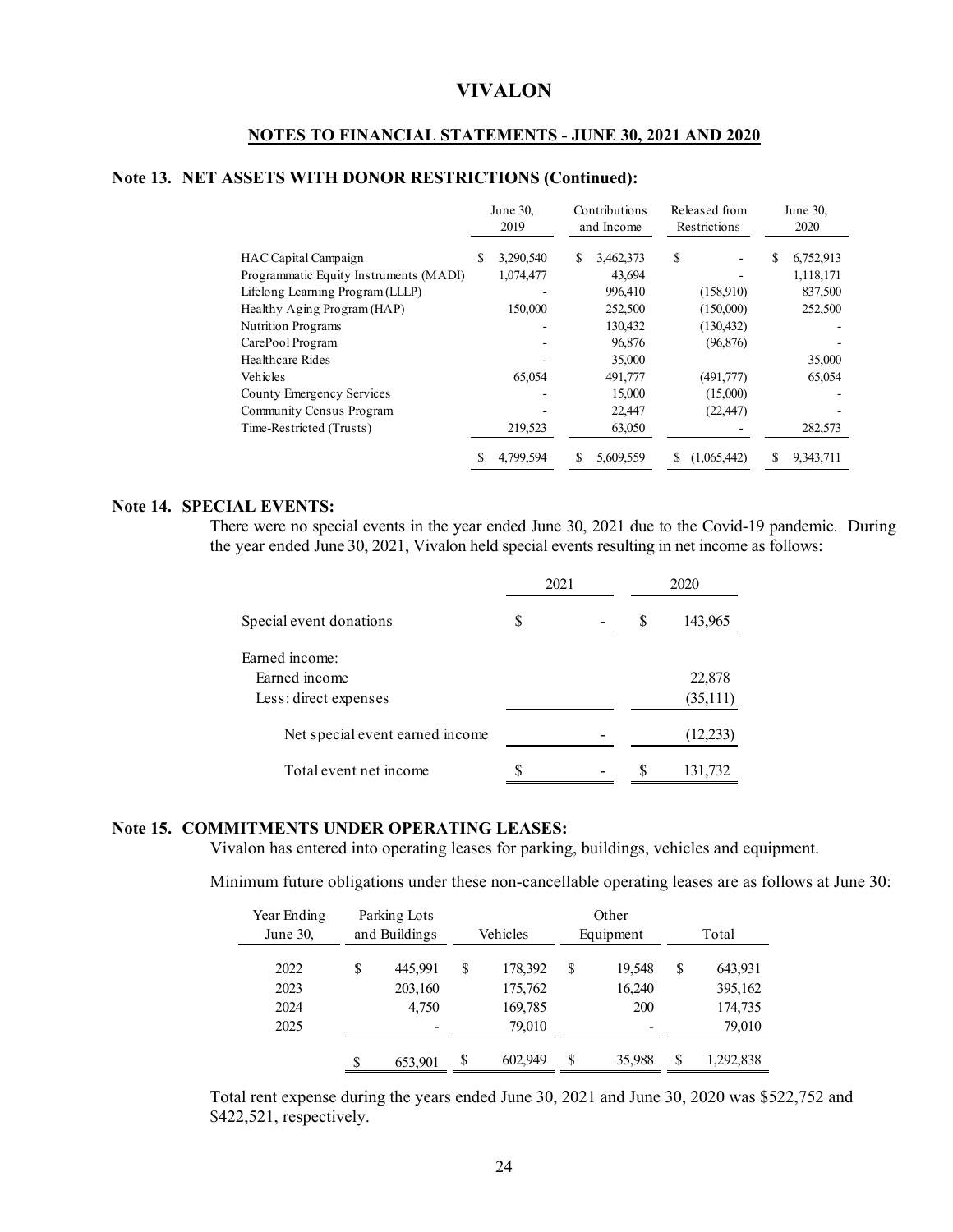#### **NOTES TO FINANCIAL STATEMENTS - JUNE 30, 2021 AND 2020**

## **Note 16. TAX-SHELTERED ANNUITY PLAN:**

Vivalon sponsors a tax-sheltered annuity plan in accordance with Internal Revenue Code Section 403(b). Employees may participate and are allowed to direct a portion of their compensation into a tax-deferred account on his/her first day of employment with Vivalon. Vivalon may decide at their annual discretion to make a matching contribution to the Plan of up to 3% of an eligible employees' compensation but not greater than equal to a plan participants' elective deferrals. In order to become an eligible participant the employee must complete one year of service, which is defined as 1,000 worked hours during Vivalon's fiscal year ending June  $30<sup>th</sup>$ , and they must still be employed with Vivalon as of the end of Vivalon's fiscal year. Employer has made discretionary matching contributions for the years ended June 30, 2021 and 2020, totaling \$61,976 and \$51,676, respectively.

#### **Note 17. CONCENTRATIONS:**

Vivalon has provided services to the Marin County Transit District (MCTD) for more than 20 years and earned gross revenue of approximately \$3,996,052 in the year ended June 30, 2021, which comprises approximately 35% of Vivalon's total revenue for the year (31% for 2020). Services provided to Regional Centers through the transportation broker R&D resulted in gross revenue of approximately \$3,875,702 in the year ended June 30, 2021, which represented 34% of total revenues for the year (24% for 2020).

In the year ended June 30, 2021 Vivalon recorded pledges of \$434,960 toward its capital campaign, which represented 4% of the total revenues for the year.

Outstanding receivables from Regional Center transportation contracts total \$914,919, which represents 71% of the current accounts receivable balance at June 30, 2021. This balance represents three months of billing activities and is a result of delayed billing due to an alternate billing methodology approved by the Department of Developmental Services, which kept funding near historical levels, despite the reduction in service levels.

## **Note 18. NEW HEALTHY AGING CAMPUS BUILDING PROJECT:**

Vivalon owns the property, 930 Tamalpais Avenue, San Rafael, which currently houses the organization's Active Aging Center, Jackson Café, and administrative offices. The Sonoma Marin Area Rail Train (SMART) downtown San Rafael station platform is adjacent to the east side of the property. SMART train began operations in the late summer of 2017.

In addressing the challenges of the SMART downtown location, Vivalon embarked on a redevelopment plan for its existing property and site. The redevelopment plan proposed a re-build to include the addition of senior affordable housing units combined with a new state of the art Healthy Aging Campus. The organization partnered with a notable nonprofit housing organization, Eden Housing, to develop, construct, and manage the housing component of the project. Vivalon and Eden Housing submitted a formal application to the City of San Rafael's Planning Department for the new redevelopment project in July, 2015.

In November 2015, Vivalon began discussions with BioMarin who had recently purchased the 999 Third Street property from PG&E. This location is approximately 2.5 blocks west from Vivalon's 930 Tamalpais location. The concept discussed was to move the proposed Vivalon/Eden project originally designed for the 930 Tamalpais site to the new BioMarin site at 999 Third Street.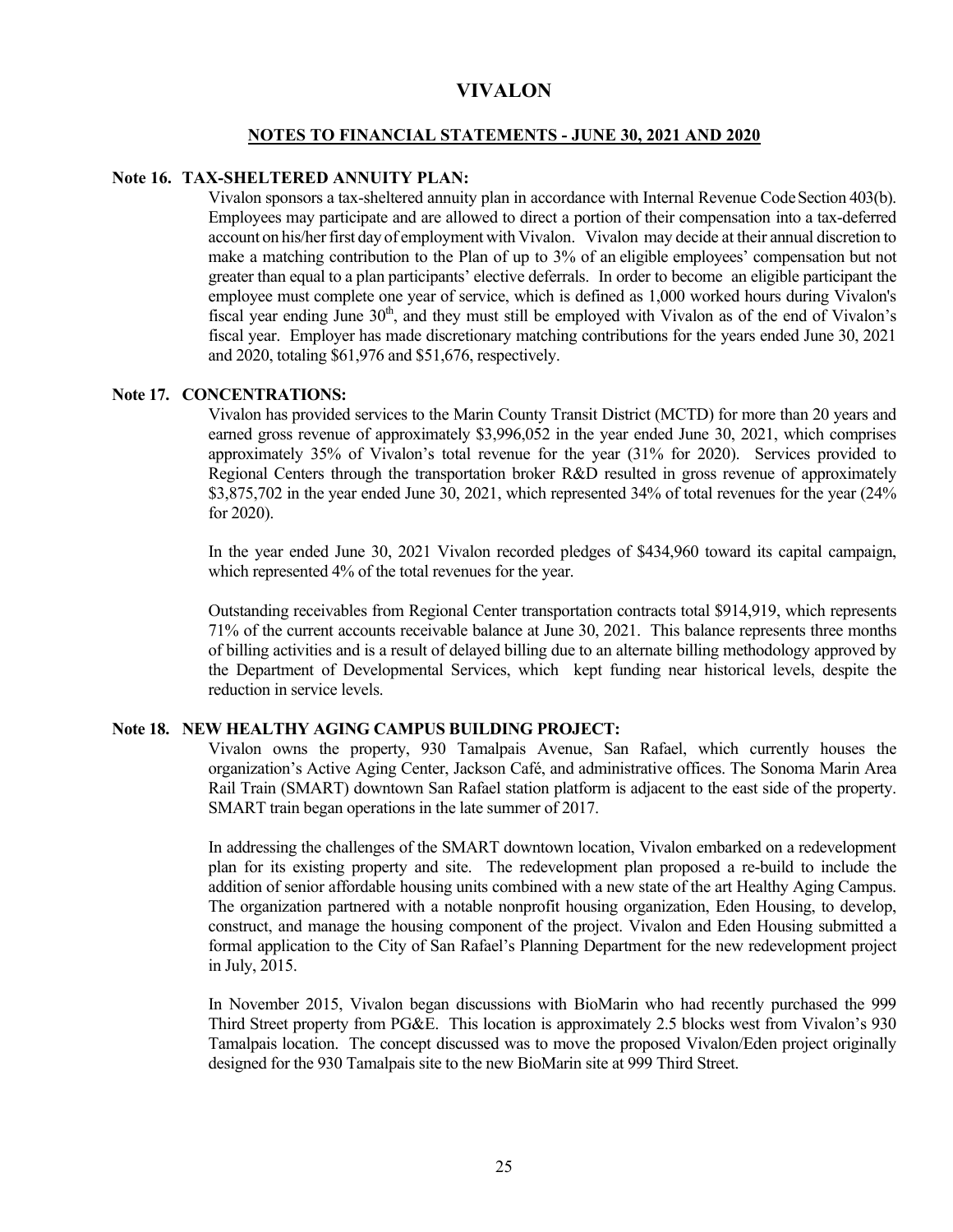### **NOTES TO FINANCIAL STATEMENTS - JUNE 30, 2021 AND 2020**

## **Note 18. NEW HEALTHY AGING CAMPUS BUILDING PROJECT (Continued):**

After several meetings involving Vivalon, Eden Housing, BioMarin, and the City of San Rafael, it was decided that the 999 Third Street property could be a more suitable site to locate the proposed Vivalon new building project. In October 2018, Vivalon, Eden Housing, and BioMarin entered into a binding MOU that describes and memorializes the parties' mutual understanding of how they will cooperate in carrying out their respective development, financial, and construction responsibilities as sponsors of the 999 Third Street Development project. On October 5, 2018, Vivalon, Eden Housing and BioMarin submitted their formal application for the 999 Third Street development project to the City of San Rafael's Planning department.

On March 23, 2020, the proposed new Healthy Aging Campus building project at Biomarin's 999 Third street property received a unanimous 5-0 vote of approval by the San Rafael City Council for entitlement of this new project. Vivalon, BioMarin and Eden Housing converted the MOU into a Property Exchange Agreement that was signed by all parties on September 14, 2020. Eden Housing then began their work to secure the appropriate financing for the project's estimated cost of \$43 million for the 67 units of affordable housing. Vivalon is responsible for \$13 million of the new building's cost, and has already raised over \$10 million in Capital Campaign pledges. Vivalon expects to continue raising funds for the Capital Campaign through 2023. New construction is expected to begin by April 2022.

The new opening of the Healthy Aging Campus is estimated to take place in late 2023.

## **Note 19. CONTINGENCIES AND COMMITMENTS:**

Vivalon relies on a significant amount of funding received in the form of donations and grants from individuals and foundations as well as investment income to support its operations. The current global financial markets may have an impact on the level of funding provided by these funding sources and the market value of marketable equity securities held by Vivalon. While it is impracticable to determine the impact of these events, management is taking steps to address potential changes in funding levels and reduce Vivalon's exposure to impact from these events.

On May 3, 2017, the Buck Family Fund Board of Trustees through the Marin Community Foundation approved a Grant for \$2,000,000 to support the development of its Healthy Aging Campus. Grant funds will be recorded as an asset and disbursed to Vivalon once certain conditions have been satisfied. MCF is making the grant subject to the following conditions being met: provide MCF with evidence of building entitlements and construction permits; final project budget and proof of other committed source of funds; confirm that final project scope aligns and conforms with original grant request; and a five-year proforma operating budget and plan, and a final project team list.

Vivalon, from time to time, receives information regarding claims against it in the ordinary course of business. Such claims can involve current and former employees' and clients, or client families. Management has represented that its insurance company is responsible for handling any and all such claims, and believes the insurance coverage is adequate to protect Vivalon in the event of a successful claim. An estimate of possible damages, if any, which Vivalon would be liable for, cannot be made at this time, however management believes any such liability would be immaterial in amount.